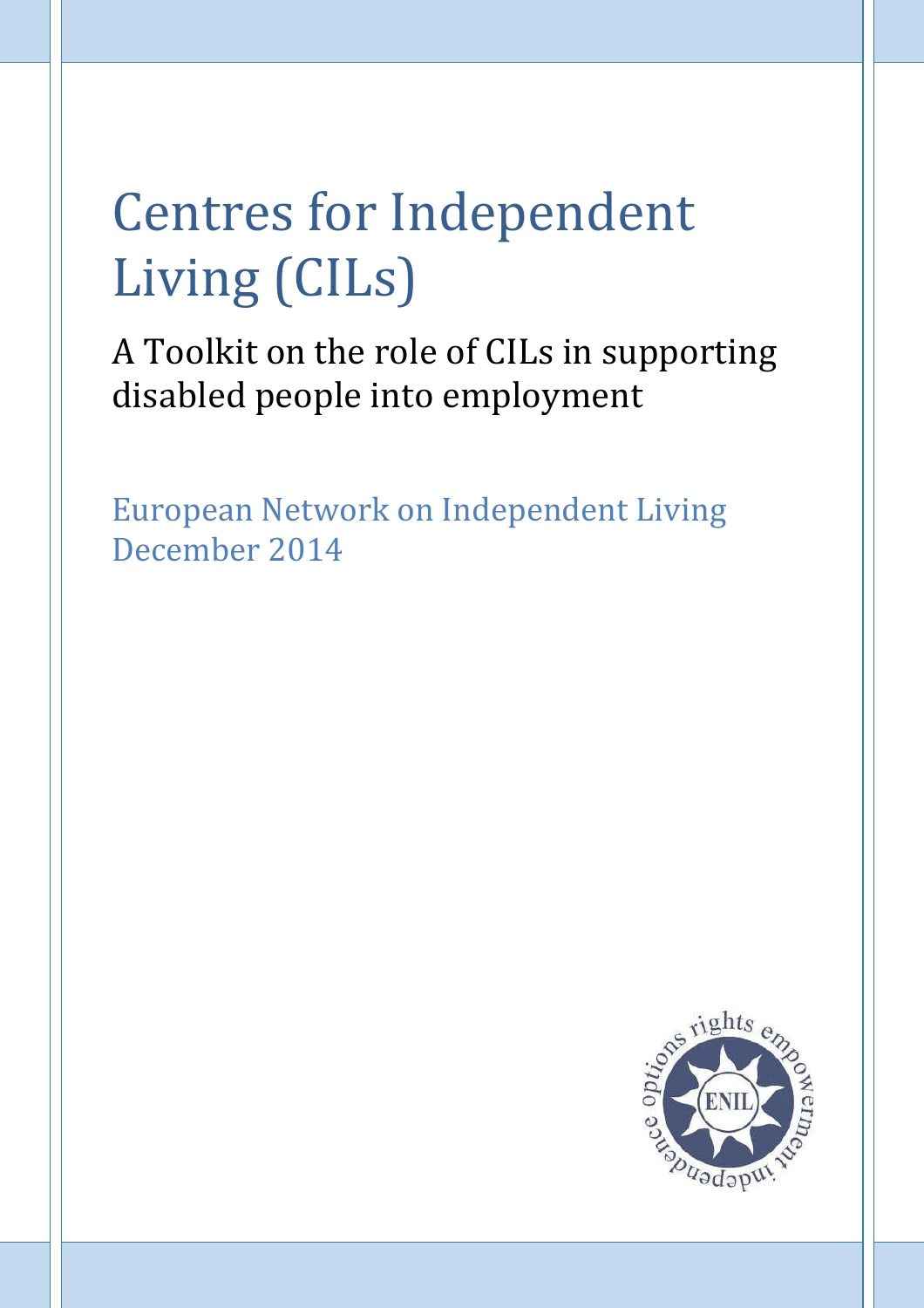# **Table of contents**

| 1.                |                                                                        |  |  |  |
|-------------------|------------------------------------------------------------------------|--|--|--|
| 2.                |                                                                        |  |  |  |
| 3.                |                                                                        |  |  |  |
| 4.                |                                                                        |  |  |  |
| 5.<br>5.1<br>5.2  |                                                                        |  |  |  |
| 6.1<br>6.2<br>6.3 |                                                                        |  |  |  |
| 7.                |                                                                        |  |  |  |
| 8.                | Case study: Study Visit to the SPECTRUM CIL in Southampton, England 16 |  |  |  |
| 9.                |                                                                        |  |  |  |
| 10.               |                                                                        |  |  |  |
|                   |                                                                        |  |  |  |
|                   |                                                                        |  |  |  |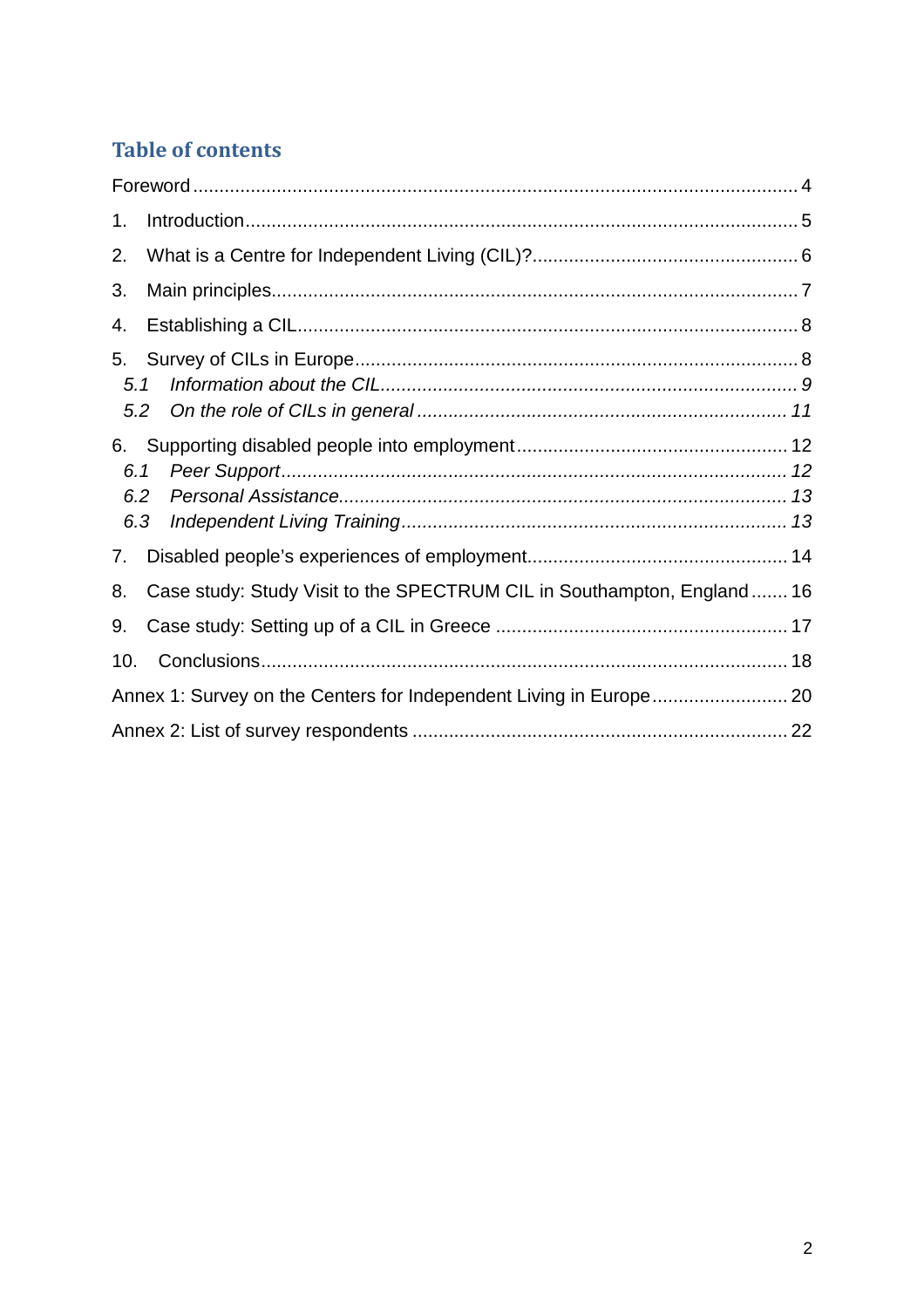*"Independent Living is a philosophy and a movement of people with disabilities who work for self-determination, equal opportunities and selfrespect. Independent Living does not mean that we want to do everything by ourselves and do not need anybody or that we want to live in isolation. Independent Living means that we demand the same choices and control in our every-day lives that our non-disabled brothers and sisters, neighbours and friends take for granted. We want to grow up in our families, go to the neighbourhood school, use the same bus as our neighbours, work in jobs that are in line with our education and interests, and start families of our own.*

*Since we are the best experts on our needs, we need to show the solutions we want, need to be in charge of our lives, think and speak for ourselves - just as everybody else. To this end we must support and learn from each other, organize ourselves and work for political changes that lead to the legal protection of our human and civil rights.* 1 *"*

Adolf Ratzka, a leader of the Independent Living movement in Sweden

<sup>1</sup> See: http://www.independentliving.org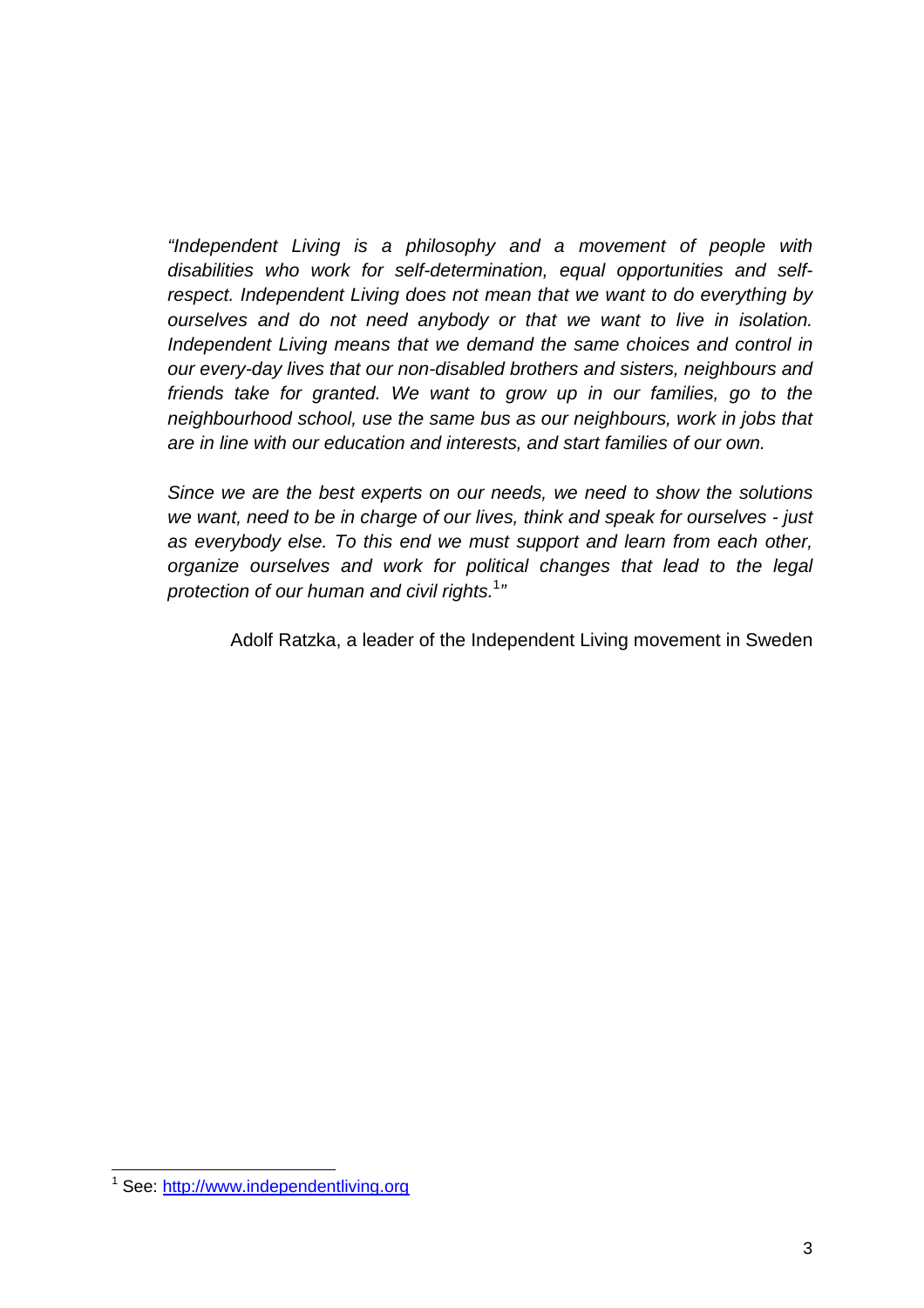## **Foreword**

It is with great pleasure that ENIL presents this Toolkit on establishing Centres for Independent Living (CILs) and their role in the empowerment of disabled people and supporting them into mainstream employment.

CILs are important for the Independent Living movement. They work on empowering disabled people by providing training and peer support. CILs also lobby for the right to independent living. They serve as watchdogs within our communities, making sure the authorities implement the UN Convention on the Rights of Persons with Disabilities.

There are various types of support offered by the CILs: peer support and peer counselling, support to personal assistance users to become work leaders and support for getting into employment. Unfortunately, not many CILs prioritise working with the youth, which is a shame. Our youth are, after all, our future.

ENIL and I personally want to thank all for cooperation in 2014 in collecting information for this Toolkit. This work included a survey to CILs on their role in facilitating employment, a study visit to SPECTRUM CIL in Southampton, a webinar on employment, monthly role models and our participation in the LEARNABIL project. In addition, many have provided information for this Toolkit, which we hope becomes an appreciated tool for the movement.

I especially thank: all the CILs who contributed to the survey, Vanessa Scanlon, the ENIL Communications Officer for her work on the survey, Mari Siilsalu, an ENIL intern, for her web research and Dilyana Deneva, the ENIL Youth Coordinator for her work on the webinar and with the survey on employment.

I would like to end by reminding ourselves that empowerment, provided by our CILs is key to our strength. We all need to be Strong, Proud and Visible and can find support in our local CILs!

Jamie Bolling, ENIL Executive Director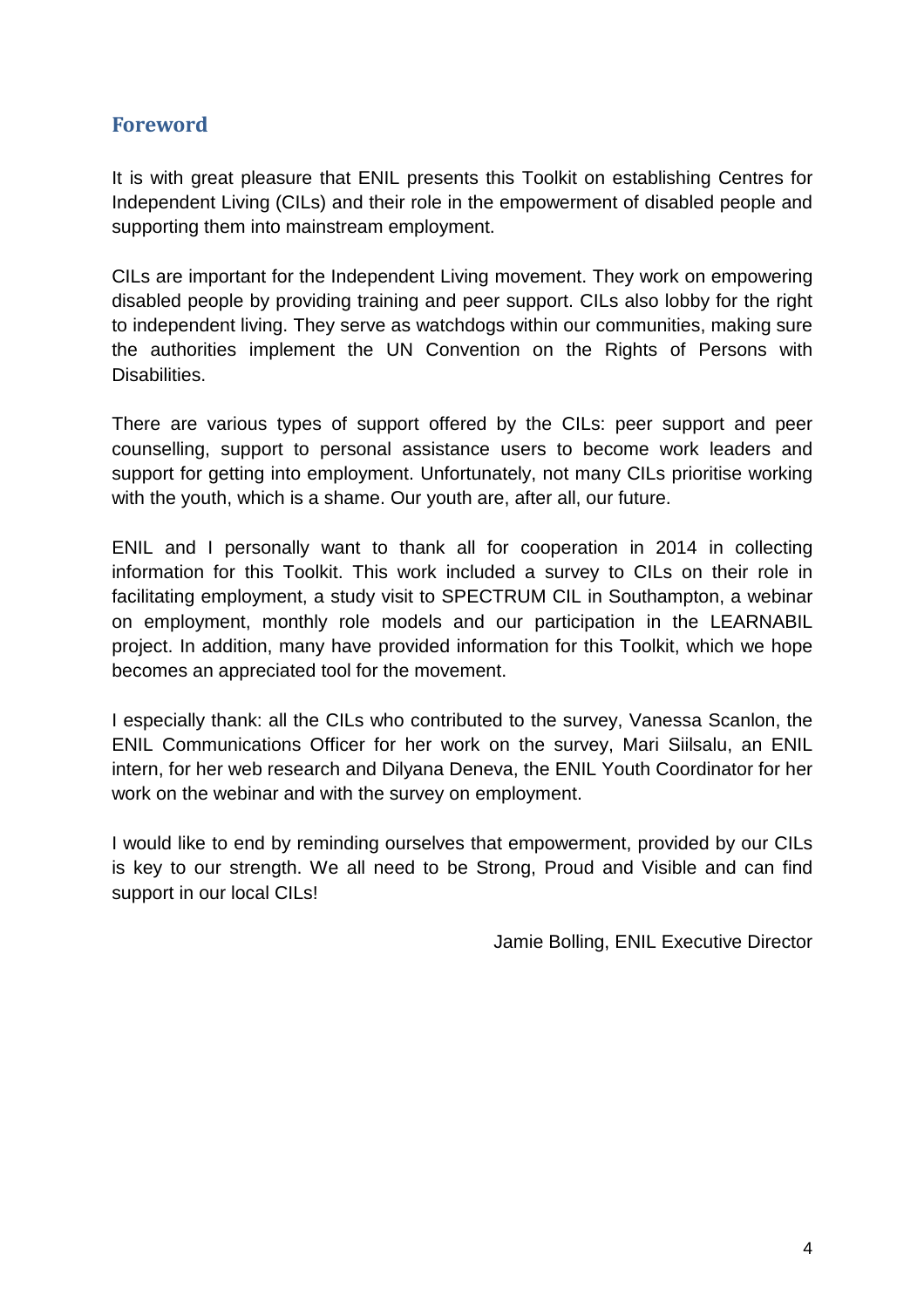## **1. Introduction**

This Toolkit was developed by the European Network on Independent Living (ENIL), a Europe-wide network of disabled people, with members in more than 20 countries. Our organisation promotes Independent Living and equal opportunities for disabled people and fights against discrimination of disabled people in Europe. ENIL's mission is to advocate and lobby for Independent Living values, principles and practices, namely for a barrier-free environment, provision of personal assistance support and adequate technical aids, which together make full citizenship of disabled people possible. Promoting and advocating for the implementation of the UN Convention on the Rights of Persons with Disabilities (UN CRPD) is an important aspect of our work.

The Berkeley Center for Independent Living (CIL) was the first CIL in the world. Julie Ann Racino, the then leader of the CIL, described it as "the first organisation of its type in the world" and "a visible symbol of the Independent Living movement, the international civil rights movement of disabled people". Since 1972, when a coalition of severely disabled people founded the Berkeley CIL, Centres for Independent Living have spread across the globe and this first CIL is now recognised worldwide as the inspiration and "archetype for over 300 Independent Living centers".

The mission of the first CIL was: "to create and maintain independence for disabled people through providing services, advocating for the rights of disabled individuals, and nurturing a system of support in the community." From its establishment, the CIL has combined providing support with advocacy activities, although not always in the same ratio. In its first 16 years it is said to have provided "direct services to over 140,000, built 500 residential ramps free of charge for wheelchair users, helped 1,000 people secure jobs, and assisted over 600 students to complete the Independent Living skills training program.<sup>2</sup>"

The work done by the CILs at the grassroots level is of fundamental importance to the continued emancipation of disabled people. For many disabled people in Europe, CILs are often the first point of contact with the Independent Living movement and philosophy. Historically, they have played a vital role in supporting disabled people to live in the community. ENIL would like to see the establishment of more CILs across the European Union and in neighbouring countries, in order to allow for more empowerment of disabled people. This is especially important at the time when austerity measures introduced by many European governments continue to disproportionately affect disabled people<sup>3</sup>. Disabled people in Europe are at a greater risk of poverty. The lack of support for disabled people seeking employment

<sup>2</sup> See Racino, Julie Ann (1991) *Center for Independent Living (CIL): Disabled People Take the Lead for Full Community Lives*; available at:

http://www.independentliving.org/docs4/racino91.html

<sup>&</sup>lt;sup>3</sup> See: http://www.enil.eu/wp-content/uploads/2012/05/Background\_paper\_Resolution.doc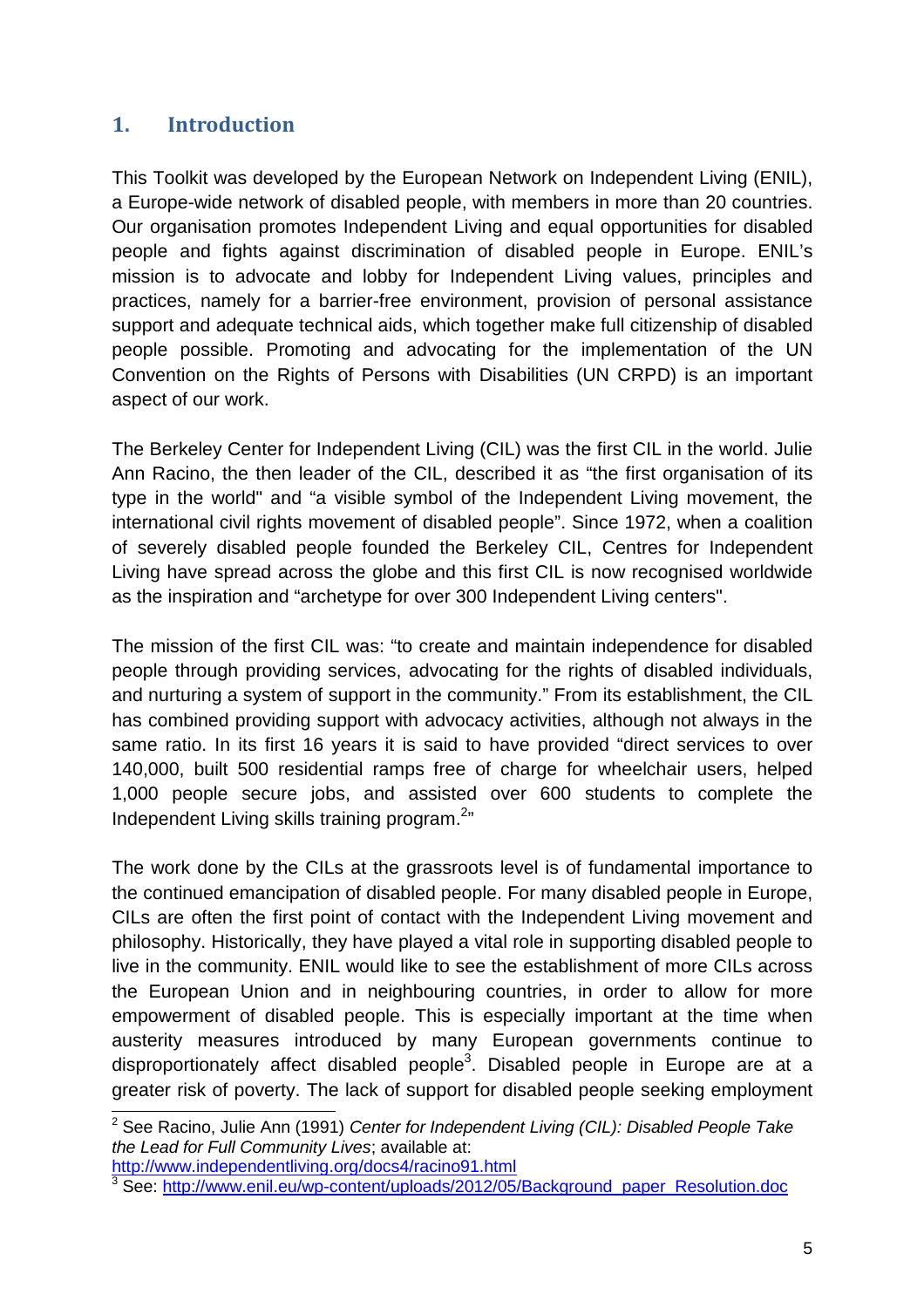has become a huge barrier for many disabled people in finding work and in receiving the supports needed in the work place environment.

## **2. What is a Centre for Independent Living (CIL)?**

Defining what a Centre for Independent Living IS, and IS NOT, is very important to its establishment and work. CILs exist throughout the world in different shapes and sizes, with different missions, aims and activities. There are various ways to describe or define what a CIL is, but all these definitions include **common elements**, which derive from the principles of Independent Living: **self-determination, equal opportunity, self-respect, choice and control over services, and the right to full participation**.

Below are some of the **definitions** used by various CILs:

A Centre for Independent Living is a cross-disability organisation controlled by disabled people with a mission to promote social inclusion and mainstreaming of disabilities in all public policies. CILs should focus on personal assistance, peer support and building inclusive communities, information and training activities for both disabled and non-disabled people, policy research from the perspective of the UN Convention on the Rights of Persons with Disabilities and legal representation for disabled people who want to live independently but have no opportunities to do so. *(Centre for Independent Living Sofia<sup>4</sup> )*

Centres for Independent Living are community-based, cross-disability, non-profit organizations that are designed and operated by people with disabilities. CILs are unique in that they operate according to a strict philosophy of consumer control, wherein people with all types of disabilities directly govern and staff the organization.

Centres for Independent Living provide: Peer Support; Information and Referral; Individual and Systems Advocacy; and Independent Living Skills Training. *(National Centre for Independent Living UK<sup>5</sup> )*

The Centre for Independent Living promotes the philosophy of Independent Living and creates conditions for its implementation in Serbia. The Centre's aims include:

 Working towards the creation of conditions for independent living of disabled people in Serbia, especially including setting up a new model for non-institutional support for disabled people (personal assistant service);

<sup>4</sup> http://www.cil.bg/en/

<sup>5</sup> http://www.ncil.org/about/aboutil/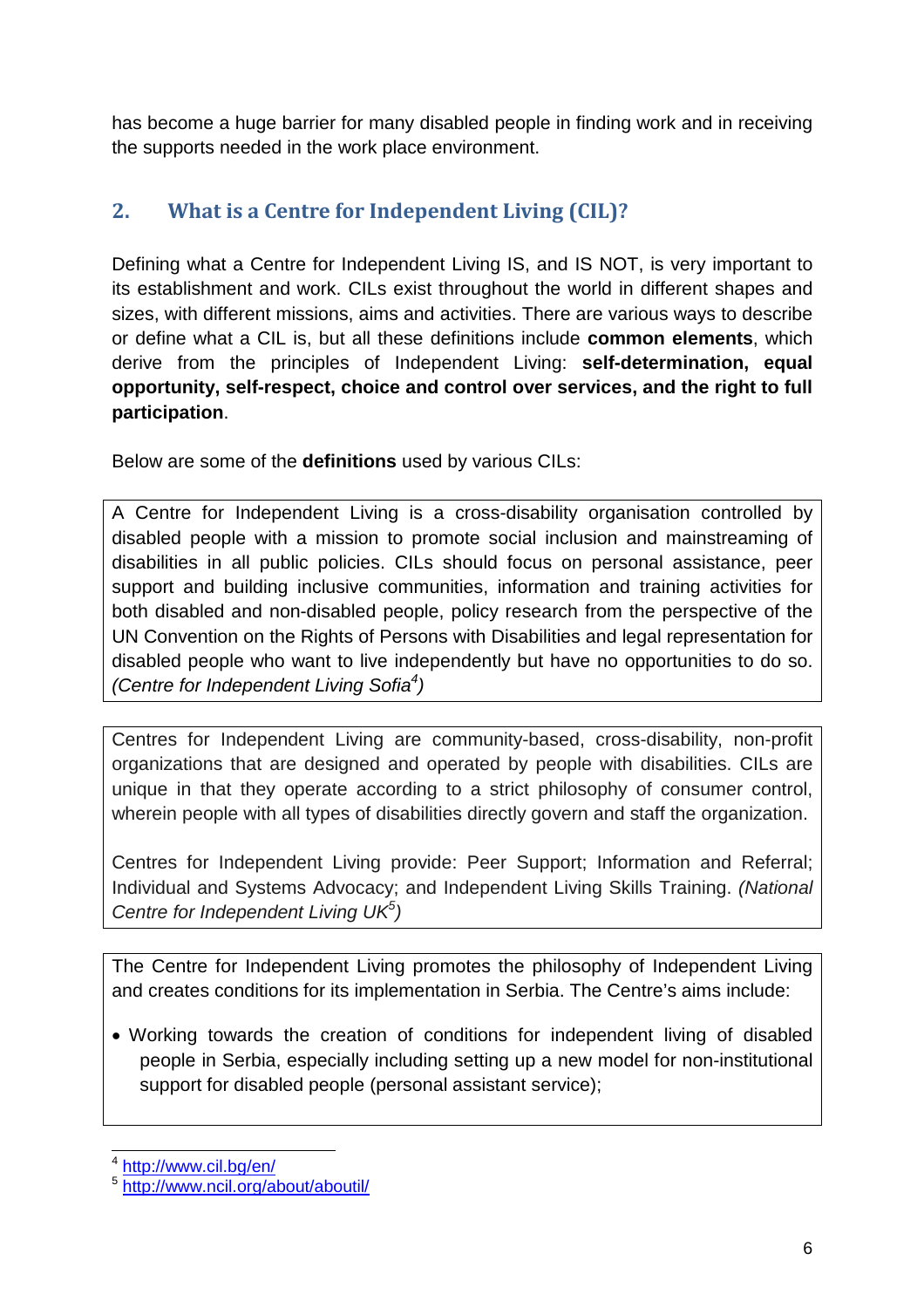- Working towards the creation of an accessible environment, housing and public transport;
- Gathering and disseminating data and information on the philosophy of independent living of disabled people;
- Putting effort into and working towards the realization of basic human rights of disabled people;
- Promotion of creative potentials of disabled people and putting efforts into their self-empowerment and building of their self-confidence;
- Promotion of social model of disability, especially in the fields of economic, social and housing policy;
- Participation in the work of ENIL and cooperation with other CILs worldwide. *(Centre for Independent Living Serbia<sup>6</sup> )*

## **3. Main principles**

The work of CILs, as well as that of ENIL, is based on the principles of Independent Living, adopted at an ENIL meeting in the Netherlands in 1990<sup>7</sup>. These are:

- Independent living is a process of consciousness raising, empowerment and emancipation. This process enables all disabled persons to achieve equal opportunities, rights and full participation in all aspects of society.
- Disabled people must be able to control this process individually and collectively. To achieve this goal we provide peer support and use democratic principles in our work.
- As equal citizens we must have the same access to the basics of life including: food, clothing, shelter, health care, assistive devices, personal support services, education, employment, information, communication, transportation and access to the physical and cultural environment, the right to sexuality and the right to marry and have children, and peace.
- The Independent Living Movement must be a cross disability movement addressing the needs of all disabled persons. In order for this to occur we must rid ourselves of any prejudice we have towards persons with disabilities other than our own and encourage the involvement of disabled women and other underrepresented groups. Disabled children should be enabled by their families and society in general to become independent adults.
- Disabled people must obtain all the requirements for equalisation of opportunities and full participation by defining their own needs, choices and degree of user control.
- The Independent Living Movement is opposed to the development and maintenance of systems which promote dependency through institutional

<sup>&</sup>lt;sup>6</sup> http://cilsrbija.org/ser/index.php

<sup>7</sup> http://www.independentliving.org/docs2/enildocs.html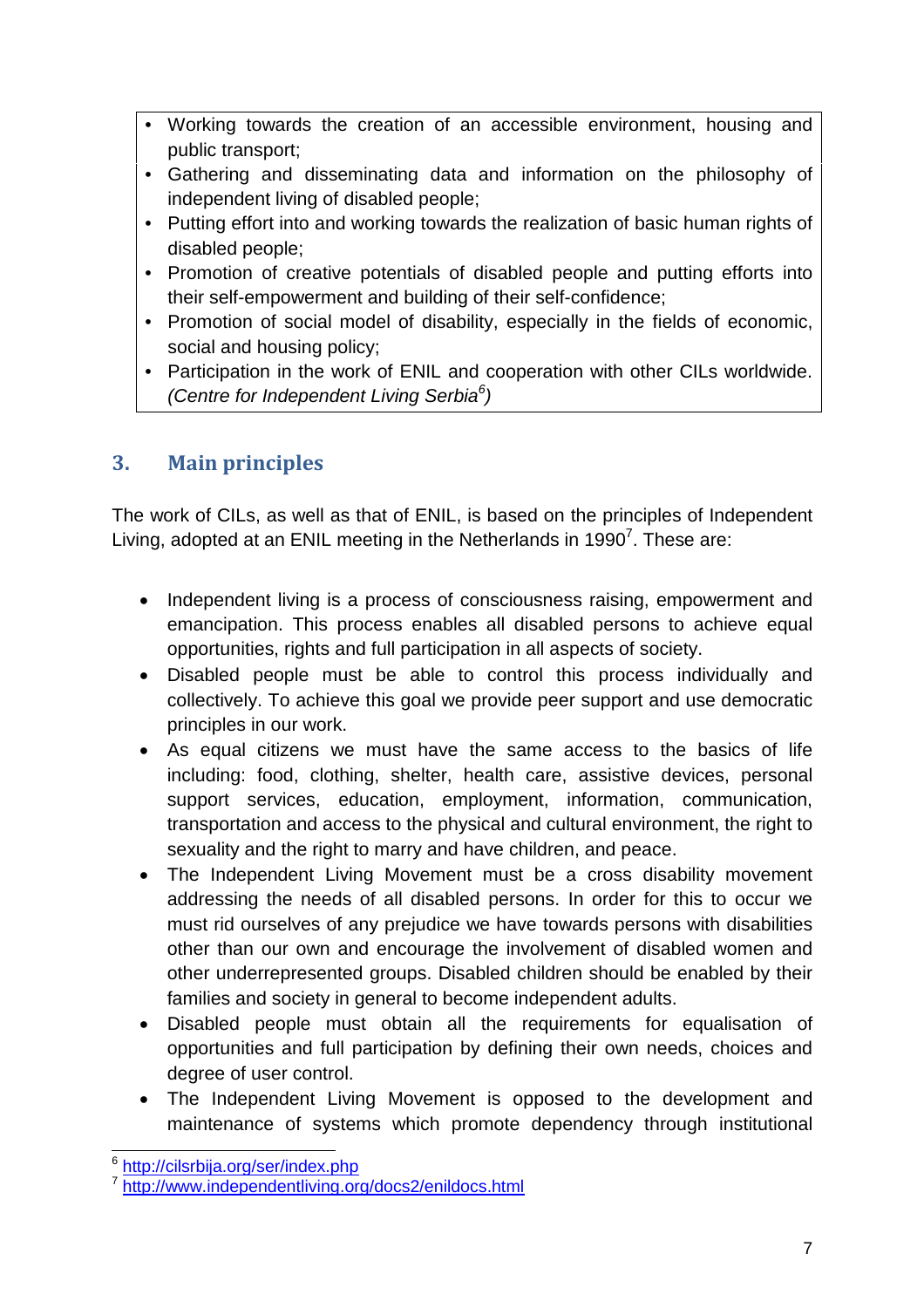responses.

 Disabled people must involve themselves in research and development, planning and decision making, at all levels, in matters concerning their lives.

## **4. Establishing a CIL**

Below is a series of steps in the establishment of a CIL. It is not an exhaustive list, but should help get a new CIL off the ground.

**Step 1:** Find a group of people who have a common interest and want to start an organisation. In the case of a CIL, this is a group of disabled people who themselves want to run the organisation and advocate for their rights and services. It should be a group of people with different impairments (cross-disability), as the philosophy of Independent Living is that we are fighting for our rights as disabled people and not on the basis of our diagnosis.

**Step 2:** Formulate the mission and aims of the organisation. In the case of Serbia (see above), the mission was that their CIL was to promote the philosophy of independent living and create conditions for its implementation in Serbia. Today, promotion, implementation and monitoring of our most important tool, the UN Convention on the Rights of Persons with Disabilities, could and should be a part of the mission.

**Next steps**: Decisions need to be taken on the structure of the organisation. Key people need to be appointed as leaders. Decision-making processes need to be determined. Some other formal steps could include:

- Registration of the organisation is necessary, if it is to be able to apply for funding;
- A constitution needs to be formulated for the registration of the organisation;
- Steering committee, board or group of people may need to be elected to lead the organisation;
- An action plan should be written, with goals and objectives, planned activities, expected outcomes, timeframe and resources required;
- Funding, or volunteer resources, will need to be identified;
- Communication channels should be established:
- There may be other steps depending on the national and local legislation.

## **5. Survey of the CILs in Europe**

In September 2014, ENIL conducted a survey targeting CILs in the following countries: Belgium, Bulgaria, France, Italy, Germany, Slovenia, Spain and Sweden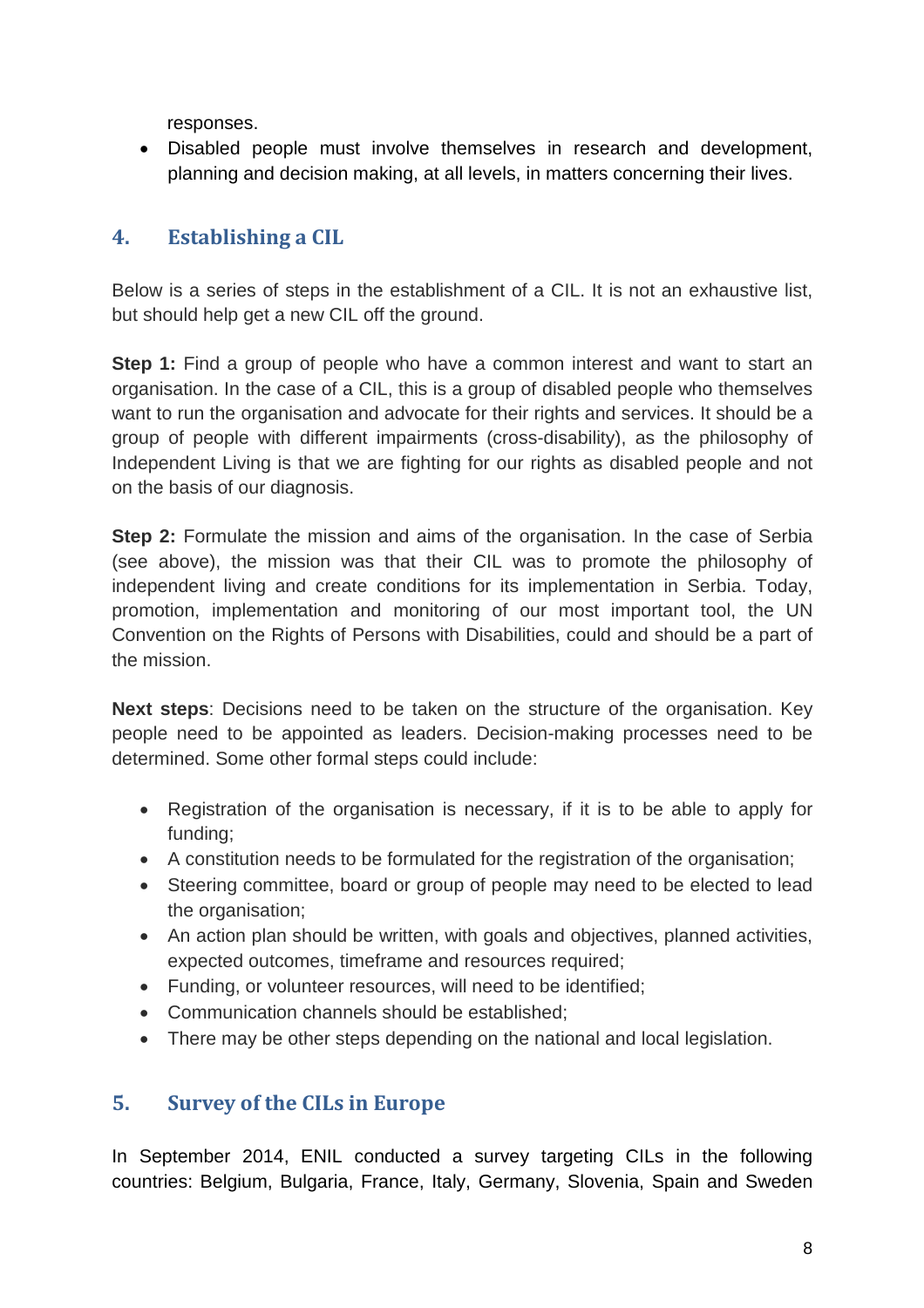(see Annex 2 for a list of respondents). The survey looked at the benefits of setting up CILs and their role in increasing employment of disabled people, providing peer support and facilitating de-institutionalisation. The survey also considered the methods used by the CILs to build the capacity among disabled people in Europe.

The survey consisted of nine questions describing the CILs and six questions on the role of a CIL (see Annex 1). Following is a summary of the information collected through the survey.

#### **5.1 Information about the CIL**

| How do you define a CIL (if<br>you have a definition)?                                                                                    | All the definitions were based on the promotion or<br>defending of Independent Living. CIL Sofia gave<br>the following definition: "A CIL is a cross-disability<br>organisation controlled by disabled people with a<br>mission<br>promote social<br>inclusion<br>to<br>and<br>mainstreaming of disabilities in all public policies.<br>CILs should focus on personal assistance, peer<br>building inclusive<br>support and<br>communities,<br>information and training activities for both disabled<br>and non-disabled people, policy research from<br>perspective of the UN Convention on the Rights of<br>Persons with Disabilities and legal representation<br>for disabled people who want to live independently<br>but have no opportunities to do so." |
|-------------------------------------------------------------------------------------------------------------------------------------------|----------------------------------------------------------------------------------------------------------------------------------------------------------------------------------------------------------------------------------------------------------------------------------------------------------------------------------------------------------------------------------------------------------------------------------------------------------------------------------------------------------------------------------------------------------------------------------------------------------------------------------------------------------------------------------------------------------------------------------------------------------------|
| Does your organisation have a<br>programme to assist and<br>support disabled people to<br>access employment in the<br>open labour market? | Projects carried out by the CILs varied. All the CILs<br>worked on personal assistance (incl. in<br>the<br>workplace) in one way or another. Four of the nine<br>organisations also worked in other ways<br>on<br>facilitating employment of disabled people. One CIL<br>separate organisation promoting<br>had a<br>and<br>supporting individuals in the field of employment.                                                                                                                                                                                                                                                                                                                                                                                 |
| Does your organisation<br>provide peer support?                                                                                           | Peer support was provided by all but one<br>organisation - the Institute for Independent Living<br>(ILI) in Sweden - which is not organised as an<br>ordinary CIL. Instead, ILI focuses on research,<br>providing information on personal assistance in<br>and<br>implementing<br>national<br>Sweden<br>on<br>and<br>international projects, together with other CILs. In<br>the future, ILI plans to produce a curriculum for<br>peer support in order to promote this type of<br>support.                                                                                                                                                                                                                                                                    |
| Does your organisation run<br>any other programmes to<br>promote Independent Living<br>and community-based                                | CIL Sofia provides training on Independent Living to<br>people in institutions, as a specific activity to<br>empower them to move out.                                                                                                                                                                                                                                                                                                                                                                                                                                                                                                                                                                                                                         |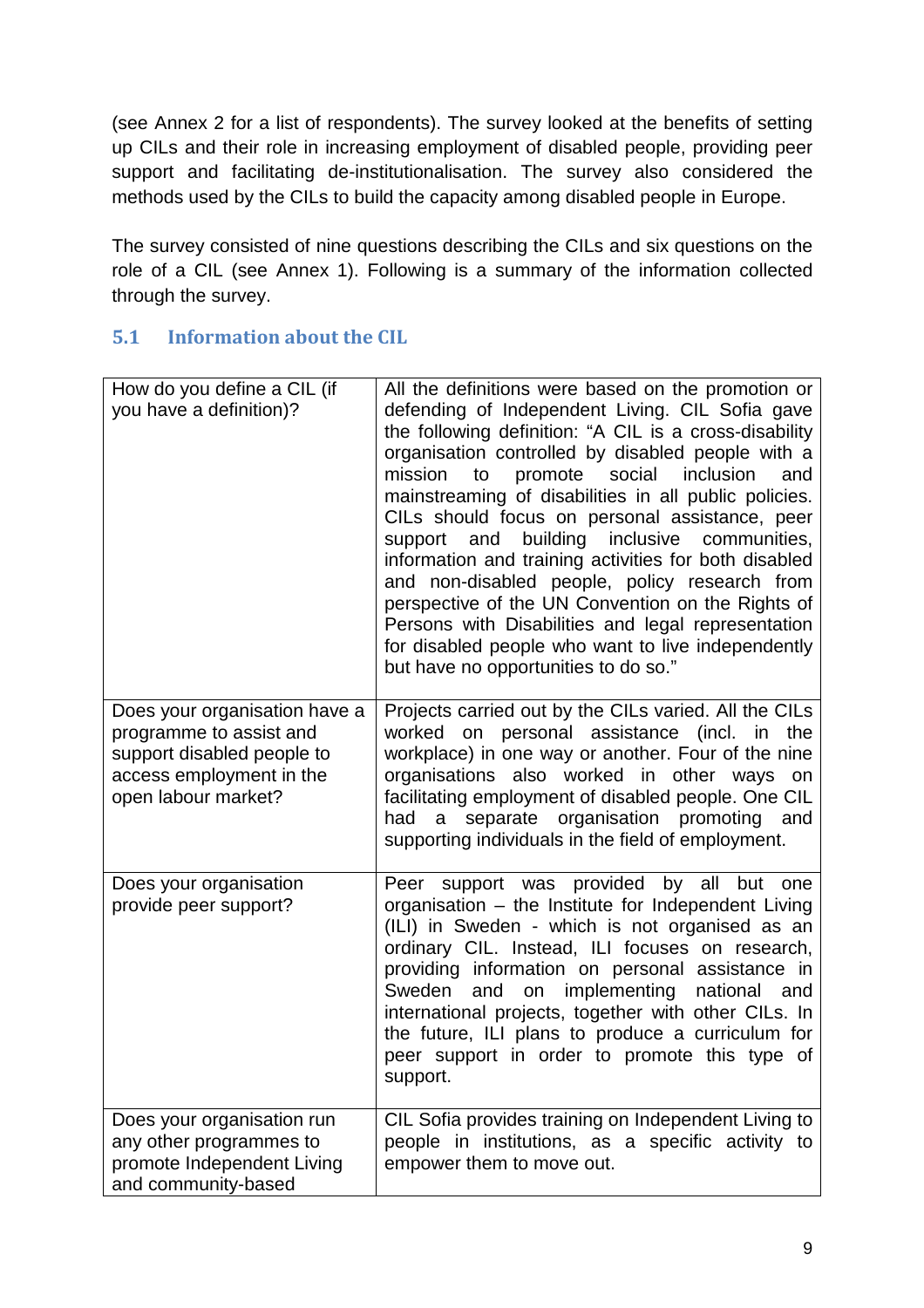| services for disabled people<br>currently in institutional care or<br>at risk of institutionalisation?                                                 |                                                                                                                                                                                                                                                                                                                                                                                                                                                                                                                                                                                           |  |  |
|--------------------------------------------------------------------------------------------------------------------------------------------------------|-------------------------------------------------------------------------------------------------------------------------------------------------------------------------------------------------------------------------------------------------------------------------------------------------------------------------------------------------------------------------------------------------------------------------------------------------------------------------------------------------------------------------------------------------------------------------------------------|--|--|
| Does your organisation run<br>any youth programme to build<br>the capacity of young disabled<br>people to become more active<br>in the community?      | one of the<br>Only<br>nine<br>organisations<br>works<br>specifically with the young people.                                                                                                                                                                                                                                                                                                                                                                                                                                                                                               |  |  |
| Are there any other<br>activities/programmes which<br>you carry out?                                                                                   | Support with personal assistance is a common<br>activity. This can be provided by mail and telephone<br>or through individual coaching and accompanying<br>persons needing support when<br>οf<br>meeting<br>authorities. Home coaching was provided by one<br>CIL, which also had a help-desk providing answers<br>to questions and support in all areas of life.                                                                                                                                                                                                                         |  |  |
|                                                                                                                                                        | Other projects carried out by the CILs vary in<br>character. CIL Sofia works on strategic litigation in<br>order to advance the rights of disabled people. One<br>CIL, besides providing personal assistance, has a<br>tradition of organising a cooking course several<br>times per year, in order to build the skills of its<br>members and as a team building activity. Another<br>CIL wants to provide breathing training for their<br>members, especially "frog breathing". Training on<br>Independent Living for refugees with trauma was<br>the focus of one project run by a CIL. |  |  |
| Do you work with any<br>particular group of disabled<br>people, such as people with<br>intellectual disabilities, or is<br>your work cross-disability? | Two of the nine organisations targeted only people<br>with physical impairments. The other CILs work<br>from a cross-disability perspective.                                                                                                                                                                                                                                                                                                                                                                                                                                              |  |  |
| Are your activities carried out<br>at a local, regional or national<br>level?                                                                          | The CILs all work on a local level, but eight of them<br>also run activities on the national level. Four of the<br>CILs carry out activities on the international level.                                                                                                                                                                                                                                                                                                                                                                                                                  |  |  |
| How is your work funded?                                                                                                                               | The way CILs are funded varies. The national<br>authorities<br>have been funding all<br>the CILs<br>participating in the survey. The European Social<br>Fund (ESF) was used by two of the CILs.<br>Membership fees, fundraising, donors and applying<br>for tenders were other ways of obtaining the<br>needed funding.                                                                                                                                                                                                                                                                   |  |  |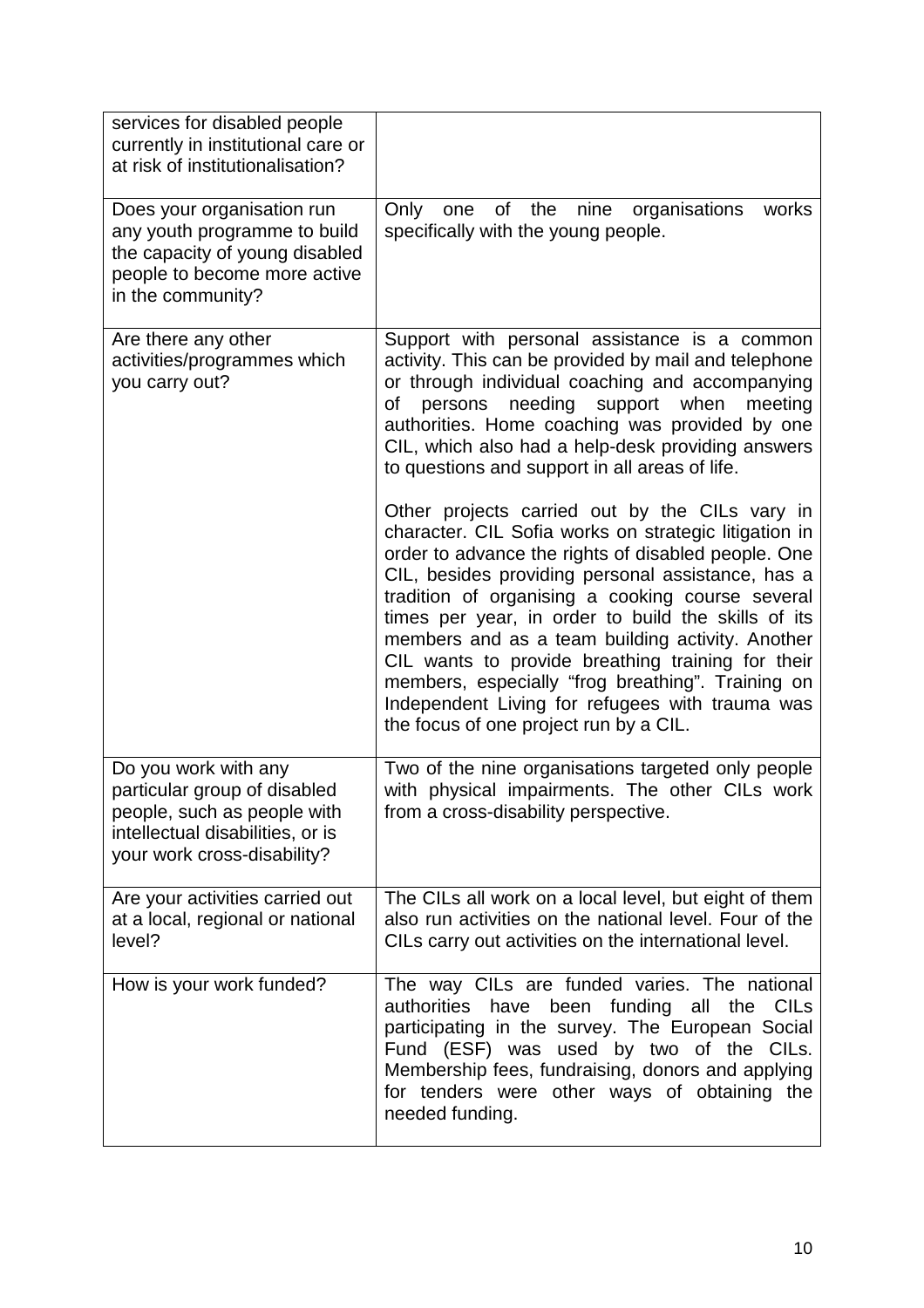# **5.2 On the role of CILs in general**

| What do you think is the key<br>role of a CIL?                                                                 | The role of a CIL was seen as one to promote and<br>defend Independent Living. CIL Sofia advocated for<br>CILs to act as watchdogs for the rights of disabled<br>people. The provision of services was seen as a<br>natural role: services of personal assistance,<br>including within the employment field, and peer<br>support.                                                                                                                                                                                                     |
|----------------------------------------------------------------------------------------------------------------|---------------------------------------------------------------------------------------------------------------------------------------------------------------------------------------------------------------------------------------------------------------------------------------------------------------------------------------------------------------------------------------------------------------------------------------------------------------------------------------------------------------------------------------|
| How do you think CILs could<br>better facilitate the<br>employment of disabled<br>people?                      | For the promotion of employment, facilitating<br>apprenticeships<br>internships or<br>was<br>seen<br>as<br>essential. Promotion of accessible workplaces is<br>considered crucial, as well as working on improving<br>the attitudes of employers towards disabled people.                                                                                                                                                                                                                                                             |
| What do you think are the<br>benefits of providing peer<br>support to disabled people in<br>local communities? | Peer support is important for the empowerment of<br>disabled people. It raises self-esteem and self-<br>confidence. Peer support allows people to live<br>independent lives with full participation.                                                                                                                                                                                                                                                                                                                                  |
| What role do you think CILs<br>play in the<br>deinstitutionalisation process?                                  | CILs were of the opinion that they are important for<br>the deinstitutionalisation process. They can be<br>outreach organisations providing coaching and<br>training. They are needed to ensure that housing<br>becomes accessible and can even provide housing<br>services. Their members can be seen as role<br>models, showing that living independently<br>is.<br><b>Violations</b><br>of<br>human<br>possible.<br>rights<br><i>in</i><br>institutional/residential care can, and are, revealed<br>through the work of some CILs. |
| What do you think are the<br>essential steps to establishing<br>a CIL?                                         | These have been summarised under point 4.                                                                                                                                                                                                                                                                                                                                                                                                                                                                                             |
| How can ENIL better promote<br>or support the work of the<br>CIL <sub>s</sub> ?                                | ENIL is seen as a bridge between the local or<br>national CILs and the EU level. ENIL advocacy at<br>EU level is appreciated along with its publications<br>and comparisons between the situation in different<br>Member States. ENIL campaigns are considered to<br>be important. ENIL is expected to push for a<br>personal assistance directive and should work on<br>the twinning of CILs. ENIL as a funding agency is a<br>vision of several of the CILs.                                                                        |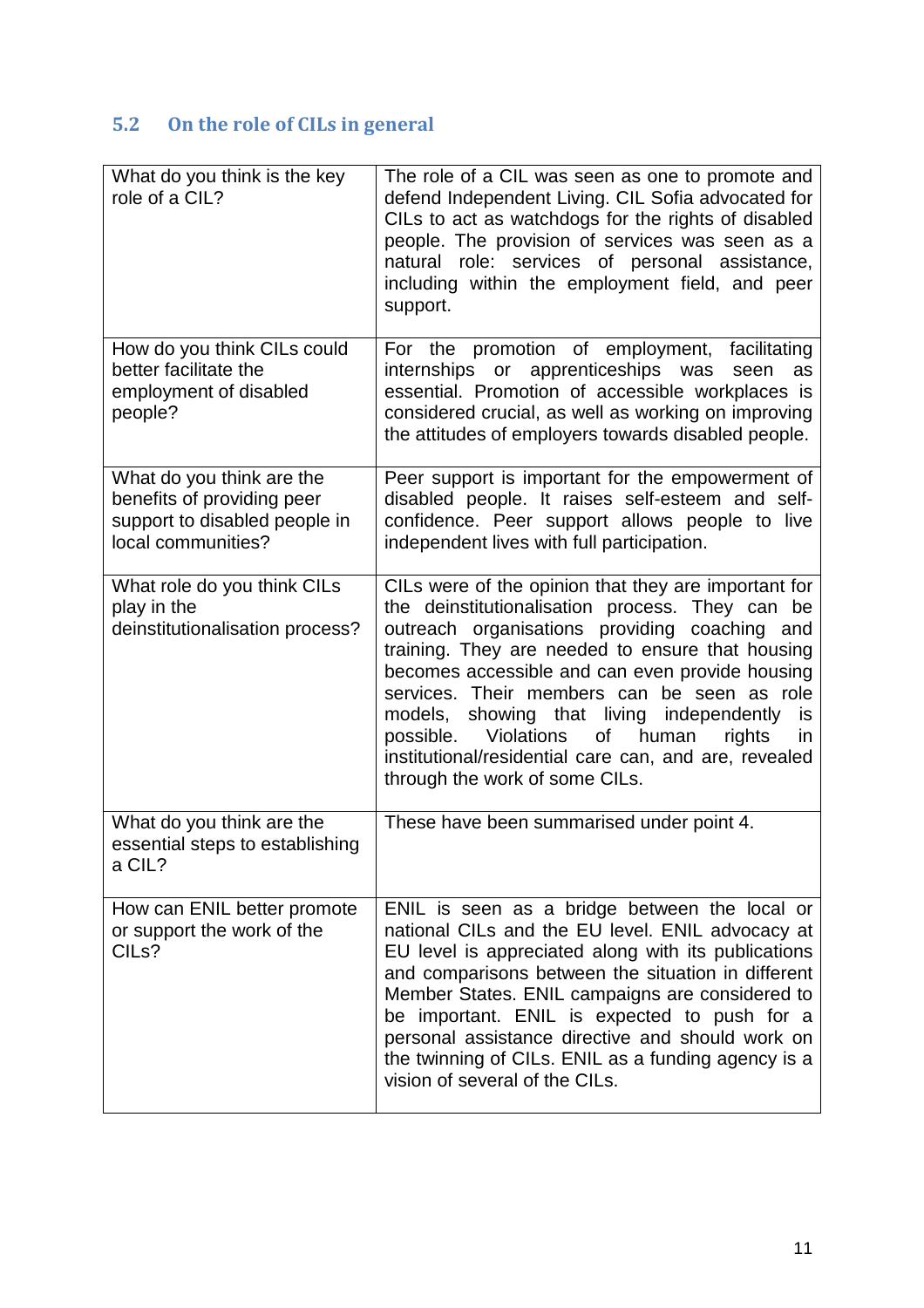## **6. Supporting disabled people into employment**

Three core methods that are essential tools in supporting disabled people into employment were identified from the survey. These core tools are: **peer support**, **personal assistance** and **independent living training**.

#### **6.1 Peer Support**

*"Results of peer support can be empowering, emotional relief, the realization of own potential and better awareness." (Elena Pečarič, YHD Slovenia)*

Peer support was identified through the survey as one of the crucial services that CILs provide to their members. Indeed, providing peer support has been the reason why many CILs were established.

Peer support is the term used to describe the help and support that people with lived experience are able to provide to another individual similarly situated: for example, it can be referred to as the support provided by somebody who has lived in an institution to other disabled people living in institutions. This support may be social, emotional or practical (or all of these) $8$ .

Peer support can be used to increase a person's awareness of their rights—the right to full participation in society. It can also help a disabled person identify instances where they have been discriminated against and empower them to take action. Peer support can also help disabled people to acquire new skills to manage their social and physical environment or to apply for a job.

As described above by Elena Pečarič, from YHD Slovenia, peer support can be provided on an *individual basis*, which involves a (confidential) conversation between a peer advisor and a user. *Group peer support* means that there are several users and several peer advisors at one time and often the topic is decided beforehand. Many CILs provide training for their peer counsellors, but the core element of being a peer counsellor is to actively listen to the person and empower them to find their own solutions.

The relationship between a peer counsellor and a user is a unique relationship. As described by the Berlin CIL: "The counsellors live with disabilities themselves and can establish a particularly trustful relationship with the clients because of their own experiences".

Currently, CIL Sofia works with a group of young disabled people in two small

<sup>8</sup> ENIL (2014) *Peer Support for Independent Living—A training manual*; available at: http://www.enil.eu/wp-content/uploads/2012/06/Peer-Support-Training-Manual-Final\_281014.pdf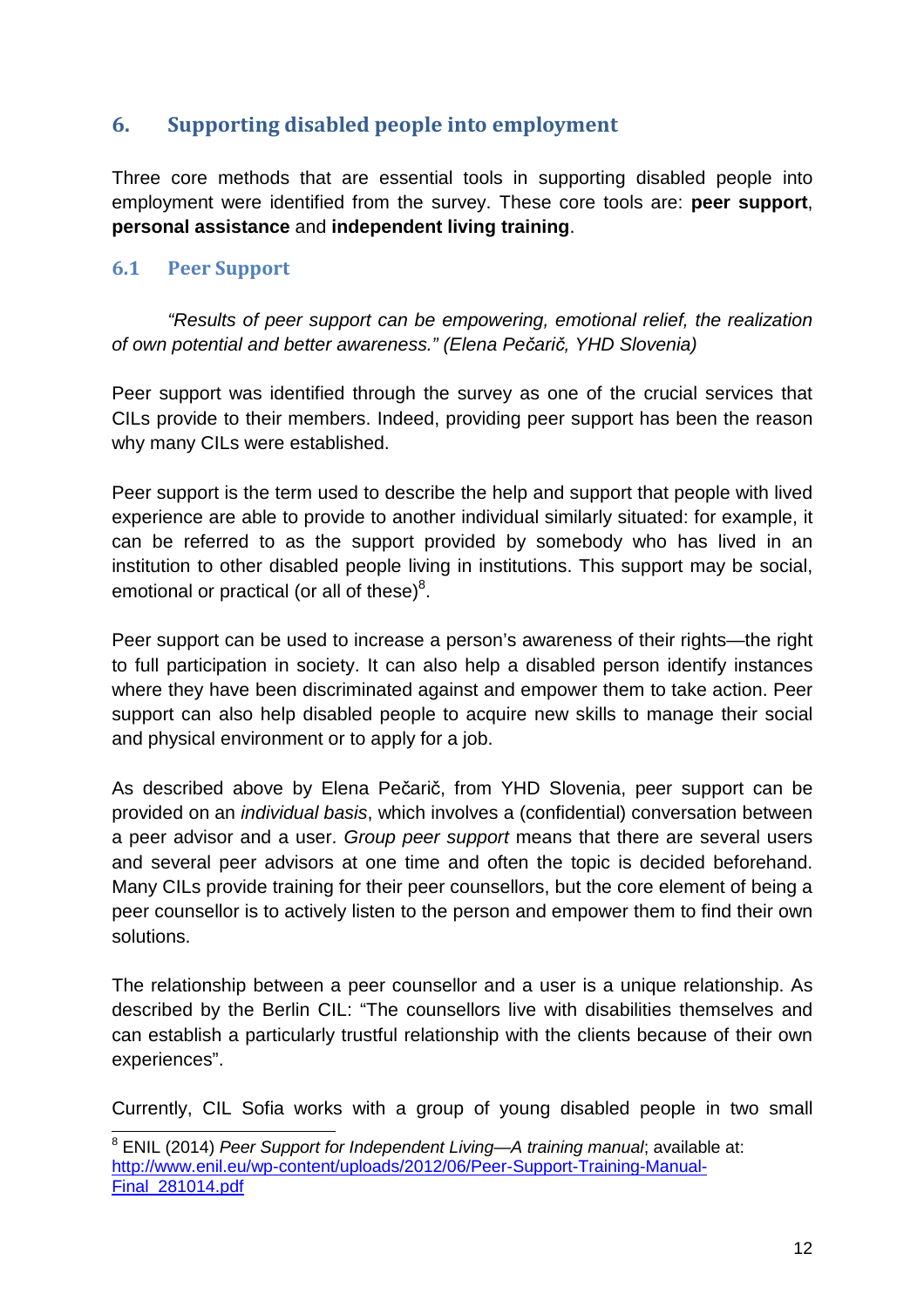residential settings (group homes), providing them with peer support to become empowered and move into other independent living arrangements. The CIL staff and volunteers (activists) established an especially strong relationship with several residents of the small group home and are helping them move into the mainstream community. The next step is to search for accessible and affordable housing, personal assistance and to ensure that their funding is redirected from the residential care to supporting community living (which involves working with the relevant authorities). It is an informal relationship, based on shared values and principles.

#### **6.2 Personal Assistance**

*"Personal Assistance is a tool which allows for Independent Living. Personal Assistance is purchased through earmarked cash allocations for disabled people, the purpose of which is to pay for any assistance needed. Personal Assistance should be provided on the basis of an individual needs assessment and depending on the life situation of each individual. The rates allocated for personal assistance to disabled people need to be in line with the current salary rates in each country. As disabled people, we must have the right to recruit, train and manage our assistants with adequate support if we choose, and we should be the ones that choose the employment model which is most suitable for our needs. Personal Assistance allocations must cover the salaries of personal assistants and other performance costs, such as all contributions due to the employer, administration costs and peer support for person who needs assistance." (ENIL Definitions)*

The need for personal assistance has been a common vision of many of the CILs and a reason why many were established. ULOBA, for example, is one of the biggest employers of personal assistants in Norway. The Stockholm Co-operative for Independent Living (STIL) in Sweden, also a provider of personal assistance services, was the founder of Independent Living in Sweden and the initiator of personal assistance services. This has led to the renowned Swedish reform of services for disabled people in 1994, making personal assistance a civil right for those in need. Händikapp from Estonia benefited from training on personal assistance from the CIL Threshold in Finland, in order to provide and lobby for personal assistance services in their own country.

OVI-Madrid also provides personal assistance for its members. The service targets all areas of activity, but the majority of people use personal assistance to access the labour market. By the end of 2013, 34 members of the CIL were in employment thanks to personal assistance.

#### **6.3 Independent Living Training**

*"Independent Living is the daily demonstration of human rights-based disability policies. Independent Living is possible through the combination of various*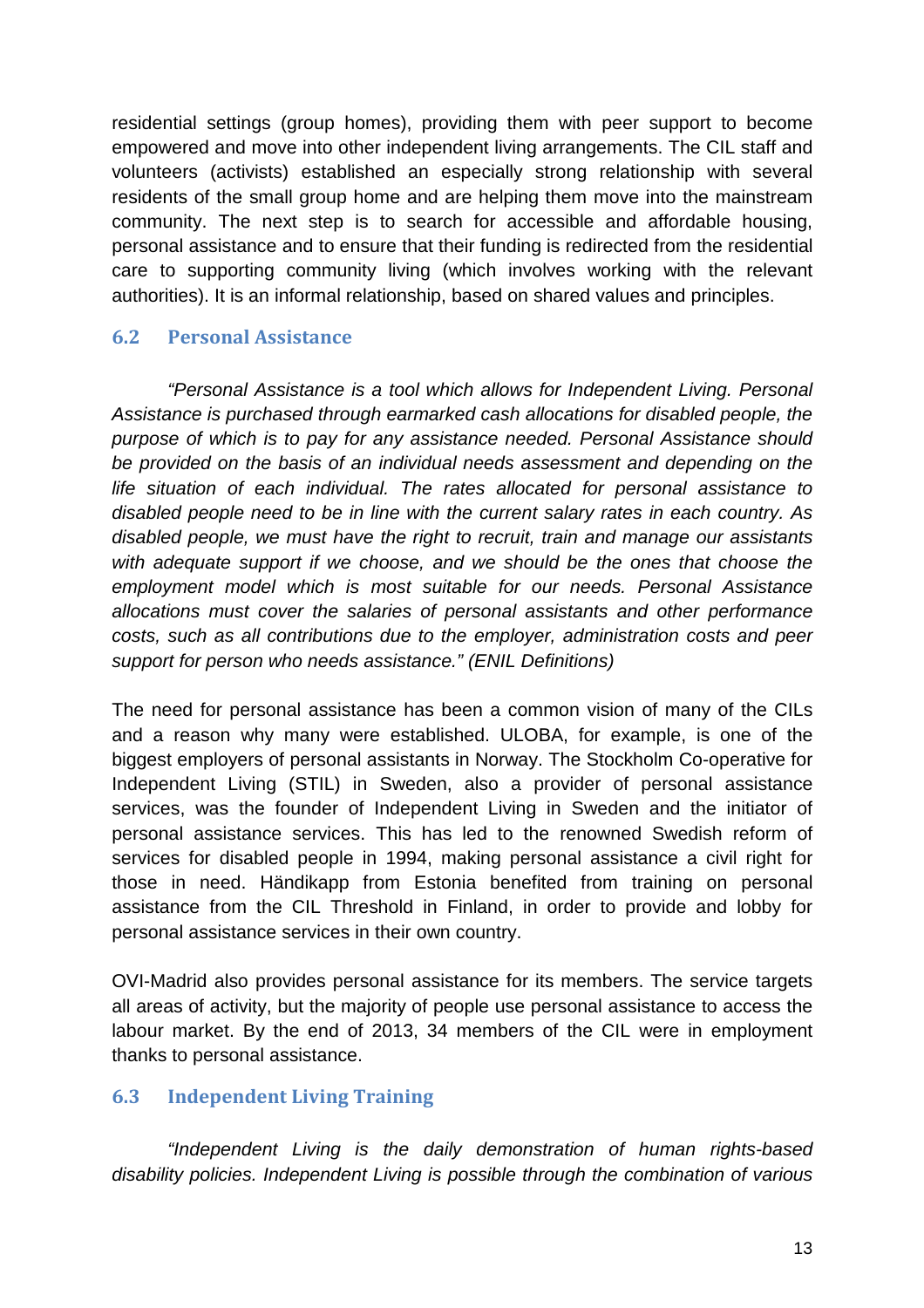*environmental and individual factors that allow disabled people to have control over their own lives. This includes the opportunity to make choices and decisions regarding where to live, with whom to live and how to live. Services must be accessible to all and provided on the basis of equal opportunity, allowing disabled people flexibility in our daily life. Independent Living requires that the built environment and transport are accessible, that there is availability of technical aids, access to personal assistance and/or community-based services. It is necessary to point out that Independent Living is for all disabled persons, regardless of the level of their support needs." (ENIL Definitions)*

One of the key types of training found essential for employment and provided by CILs is training in relation to Independent Living. YHD in Slovenia explained that such training is designed for disabled people who want to live independently, i.e. to live in their own home, outside institutions, nursing homes, residential communities and other special settings for disabled people. The training prepares participants to accept responsibility and obligations that they will face. One key element of the training is in relation to the obligation of the disabled person to their personal assistant; by assuming the role of an employer, the disabled person takes on different obligations and duties towards their employee.

The Berlin CIL has run a number of projects supporting young disabled people when they leave school, helping them to formulate future goals and providing them with information and support to find apprenticeship placements or work in the open labour market.

## **7. Disabled people's experiences of employment**

During 2014, ENIL cooperated in a project on vocational training and rehabilitation called *Learnabil-IT: Mutual Learning on skills for the ICT labour market for people with disabilities*. Learnabil-IT aimed to promote the cooperation and mutual learning between the worlds of work and vocational education and training in the ICT sector, supporting a better labour skills match and a greater employability of people with disabilities in the open labour market.

ENIL, as a partner organisation, contributed with a survey among young disabled people. The purpose of the survey was to collect experience from different European countries in the field of employment and to outline the main problems and good practices. The summary below is based on the answers received to the survey from 7 persons (5 females and 2 males) from six European countries – Greece, Spain, Estonia, Georgia, Bosnia and Herzegovina and Austria. Six of the seven respondents are young disabled people and members of the ENIL Youth Network.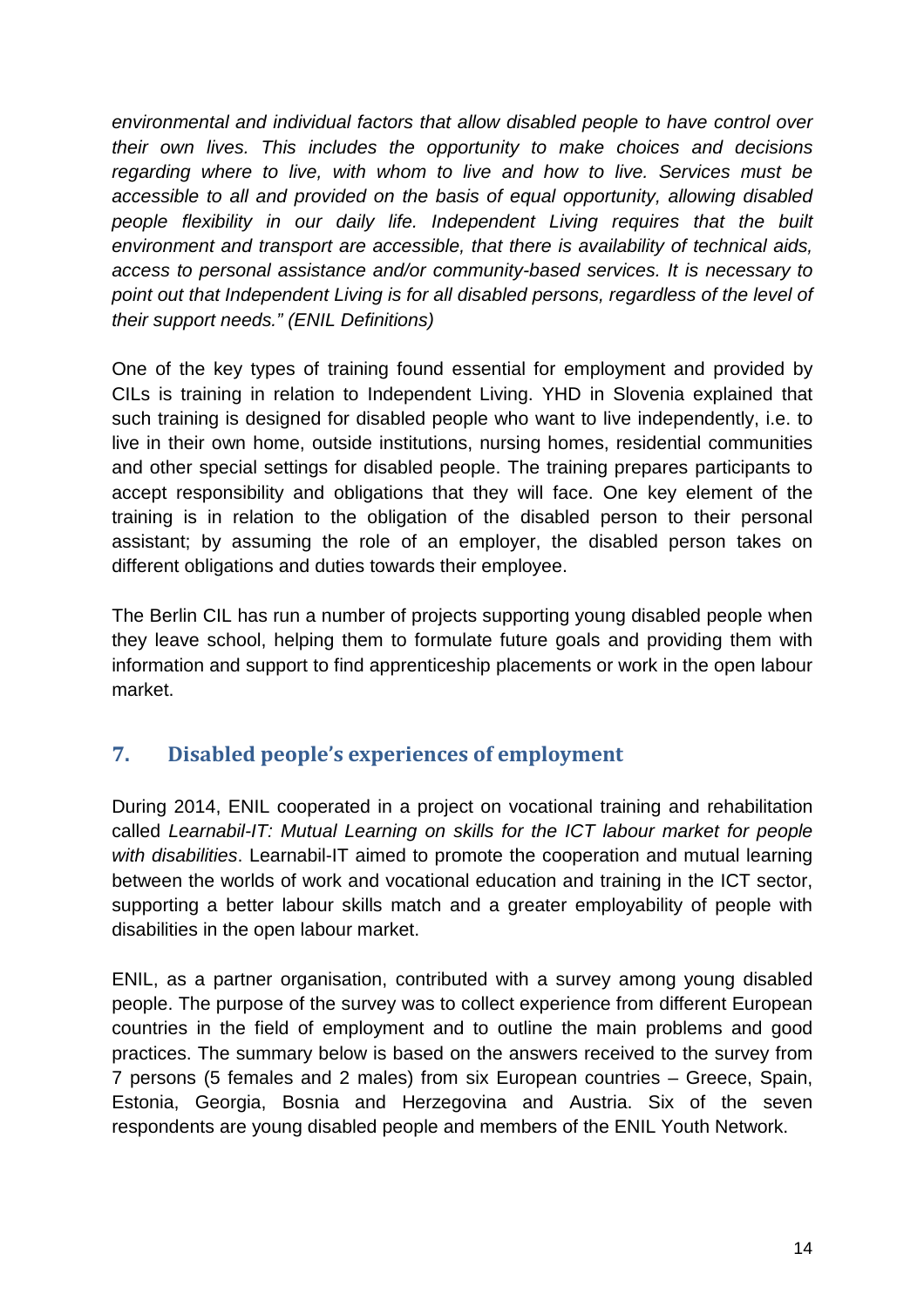Most of the respondents shared the view that it was far from easy to get a job placement. Those who did not experience great difficulties work in the disability field and currently have a job placement supported by the EU project funding. Physical and attitudinal barriers exist, with the first obstacle being accessibility. Accessibility either makes working difficult (e.g. lack of accessible toilets) or impossible - when there are no lifts in a building. However, some of the respondents shared that after working for a while and proving their potential, skills and capacities as employees, adaptations to the working environment were made. Another problem faced by the disabled people in regard to job placement are the fears and preconceptions of the potential employer. The lack of portability of services, including personal assistance (i.e. losing your right to have an assistant when you move abroad), also causes significant difficulties when trying to find a suitable job.

Half of the survey respondents had not heard the term 'vocational education training' (VET) and hence had not received any such training. Some reported seeking additional qualifications or help, including attending online seminars and trainings at their own initiative, without support from the government. Local and European NGOs (e.g. CILs and ENIL) have been the sources for inspiration and in some cases provided peer counselling, which is considered a positive step towards the wanted professional realization.

It was revealed that the initial negative preconceptions of the employers have afterwards been replaced by good relationships. It was found that as long as the employer is well informed about the access needs of the disabled employee and the needed adaptations are made, there is no reason for the employee's disability to interfere with the working process. Respondents to the survey suggested that an equal position and attitude is the best strategy an employer can take towards ablebodied and disabled employees. One of the most common myths should be debunked – that hiring a person with disability is a financial burden for the employer or their company. Resources allocated for adapting the working environment need to be seen as an investment.

It was evident from the survey that disabled people consider employment as their right. In order to achieve full inclusion, crucial changes need to take place at all levels, starting with the change of paradigm – from the medical model of disability (being too 'sick' to work) to a human rights model. This should result in the adoption of effective policy strategies, investing in capacity building and awareness-raising.

In addition to the *Learnabil-IT* survey, ENIL collected 12 personal experiences of disabled people from across Europe, published as Role models in the ENIL Newsletter and the website. All the role models were asked about their experience in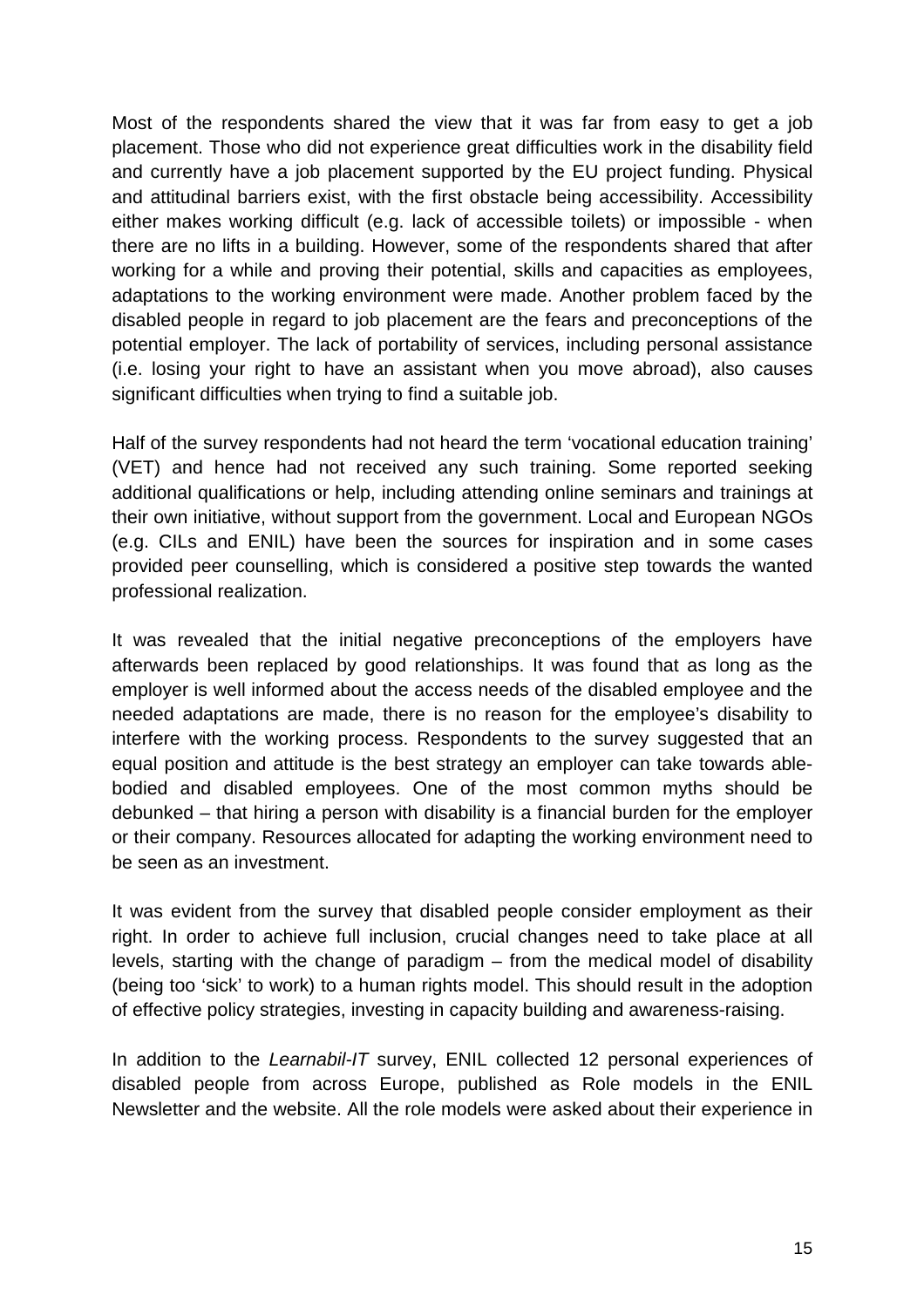accessing employment or education, and many came from minority backgrounds. All the role models can be accessed on the ENIL website. $9$ 

# **8. Case study: Study Visit to the SPECTRUM CIL in Southampton, England**

On 9 - 11 September 2014, ENIL organised a two-day study visit to the SPECTRUM  $ClL<sup>10</sup>$  in Southampton, England. Several young Independent Living activists from five European countries were selected to take part. The specific objective of the study visit was to discuss the role of CILs in promoting active citizenship of disabled people, especially employment. The participants were either already working for a CIL in their country or were planning to establish one.

During the study session, participants had an opportunity to learn about the groundbreaking "Project 81", which was the start of the Independent Living movement in the UK. There was also information provided on the history of the Independent Living Movement in Europe during the early 1980s up until the present day. The presentation was made by one of the leading Independent Living pioneers and a member of the ENIL Advisory Board — John Evans from the UK.

The SPECTRUM staff - Ian Loynes and Lesley Long-Price - gave an overview of the SPECTRUM structure and introduced the philosophy and methods of their organisation. They emphasized that disabled people controlling the organisation and the development of sustainable user-led services are key for running a sustainable Centre for Independent Living. It is also important that disabled people themselves are employed in a professional capacity.

Other factors which are key to running a successful CIL, and which were stressed during the study visit, are as follows:

- The majority of employees and especially experts and decision makers in the organisation should be disabled people themselves.
- There needs to be a wide range of fundraising sources, including project funding, grants and business sponsorship.
- Selling services provided by the CIL, such as consultancy, training or accessibility assessments, can be a goal.
- A CIL should have a wide range of activity including, for example, peer support, training, provision of services, policy advocacy and capacity building for user led personal assistance.
- It is important to have allies and cooperate with other organisations in the

<sup>&</sup>lt;sup>9</sup> See: http://www.enil.eu/category/news/role-models/

<sup>10</sup> See: http://www.spectrumcil.co.uk/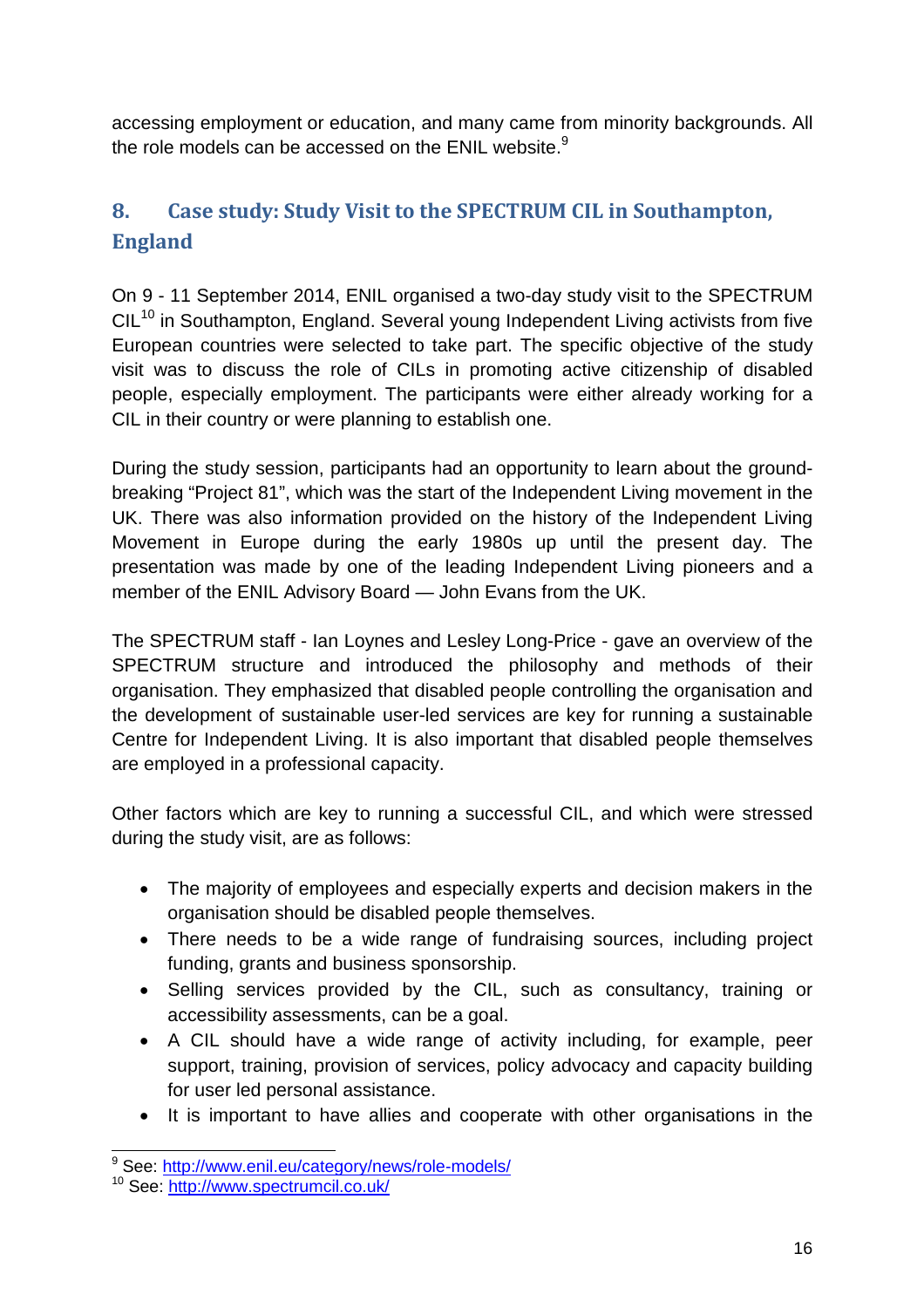same field, in order to reach the desired outcomes.

Two SPECTRUM initiatives were introduced by Gerry Zarb and Robert Droy, which gave the participants a closer look at how Spectrum has been influencing the UK Government policy through working with equality bodies. SPECTRUM's campaigning for direct payments and helping new user-led organisations establish themselves has had a strong impact on the current services in the UK and in influencing other human rights advocacy organisations.

All the participants were asked to complete action plans on how they would set out to establish a CIL in their country. The Latvian participant planned to set up a CIL focused on personal assistance, as he and his colleagues felt the current legislation was lacking and should be changed. He felt that personal assistance was important if more of his peers were to access employment. The Greek participant also planned to start a CIL with several colleagues and has managed to do so (see the case study below). Two participants from the Netherlands were already working in an established CIL, but wanted to learn how they could improve their work in order to focus more on employment of young disabled people.

## **9. Case study: Setting up of a CIL in Greece**

One of the main outcomes of the SPECTRUM study visit was the establishment of a new CIL in Greece, called "i-Living". The CIL was opened symbolically on 10 December, the International Human Rights Day, at the initiative of Stelios Kympouropolos, a young psychiatrist working at a hospital, and five of his university colleagues and friends.

#### **How is the CIL organised?**

"i-Living" was established by six founding members (all of whom are disabled people), who for the moment all contribute in their voluntary capacity. They agreed on the following positions: president, vice president, secretary and cashier. Although the CIL is based in Athens, it plans to work nationally, as there are no other CILs active in Greece at the moment. The six founding members have disseminated promotional materials and plan to have meetings open to other disabled people, in order to attract additional members to the Independent Living moment. "i-living" is currently funded from the contributions of its founding members, but in the future plans to apply for funding available in Greece, as well as EU funding.

#### **What issues will it be focusing on?**

The new CIL will carry out both advocacy activities and will provide support to other disabled people. Their focus will be on promoting the implementation of the UN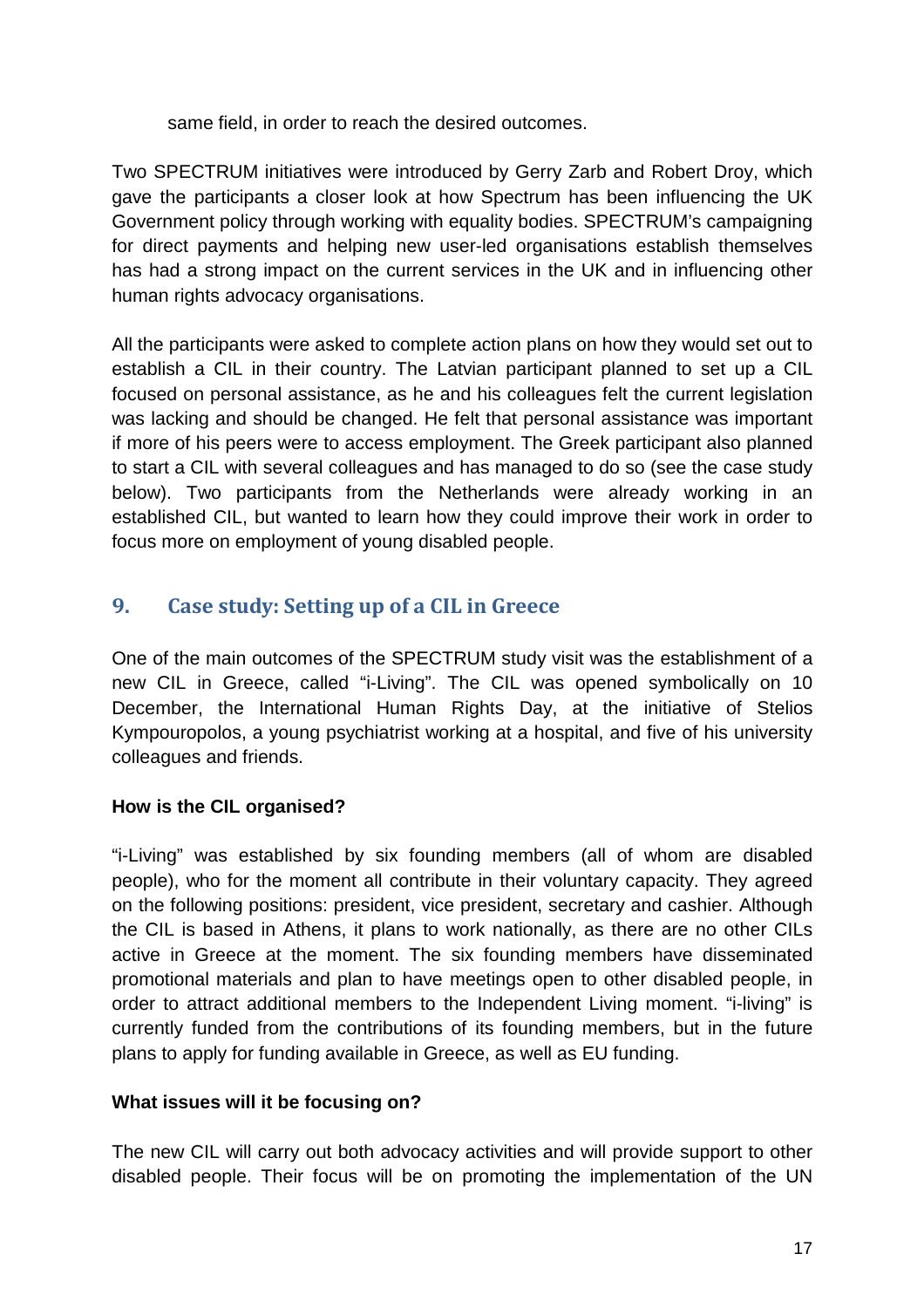Convention on the Rights of Persons with Disabilities, especially Article 19 (Living independently and being included in the community), but also Article 9 (Accessibility). Given that disabled people are not entitled to personal assistance, which for the moment they have to pay for themselves, "i-living" will advocate for the introduction of personal assistance and direct payments into legislation and their provision across the country. Support will also be provided to disabled people who employ their assistants, but also to those who do not, in order to promote the benefits of independent living among disabled people.

"i-Living" also plans to focus on awareness raising among the general public, and changing how disabled people are viewed in Greece. Emphasis will be on active citizenship and participation, as opposed to charity and pity, which is the case at the moment.

The new organization has and will continue to increase contact with political parties in order to raise awareness. During the ongoing election campaign, "i-Living" has been handing out brochures on the right of disabled people to independent living. Letters were sent to all the parties from left to right, informing them about the CIL and independent living, in the hope that it will soon be high on the Greek political agenda.

#### **What was necessary to establish the CIL?**

One of the founding members took part in the ENIL Freedom Drive in 2013 and the study visit to the SPECTRUM CIL in Southampton, England. There, he was able to speak to colleagues from other countries and learn from their experiences. It was also where the idea to set up a CIL in Greece came from. Particularly inspiring were the experiences from England in the 1970s, where Project 81 paved the way for personal assistance and direct payments for disabled people, as an alternative to institutional care.

#### **10. Conclusions**

Centres for Independent Living (CILs) are crucial for keeping the Independent Living movement alive and for advancing the right to independent living across Europe and beyond. Peer support, Independent Living training and advocacy/support around personal assistance are some of the key activities CILs can offer to their members and users. The three together empower disabled people and allow us to participate fully in our societies.

Disabled people who do not have a local CIL to go to, are therefore encouraged to start one. As the first step - gather a group of people interested in defending our right to Independent Living, making sure that people of all ages and backgrounds are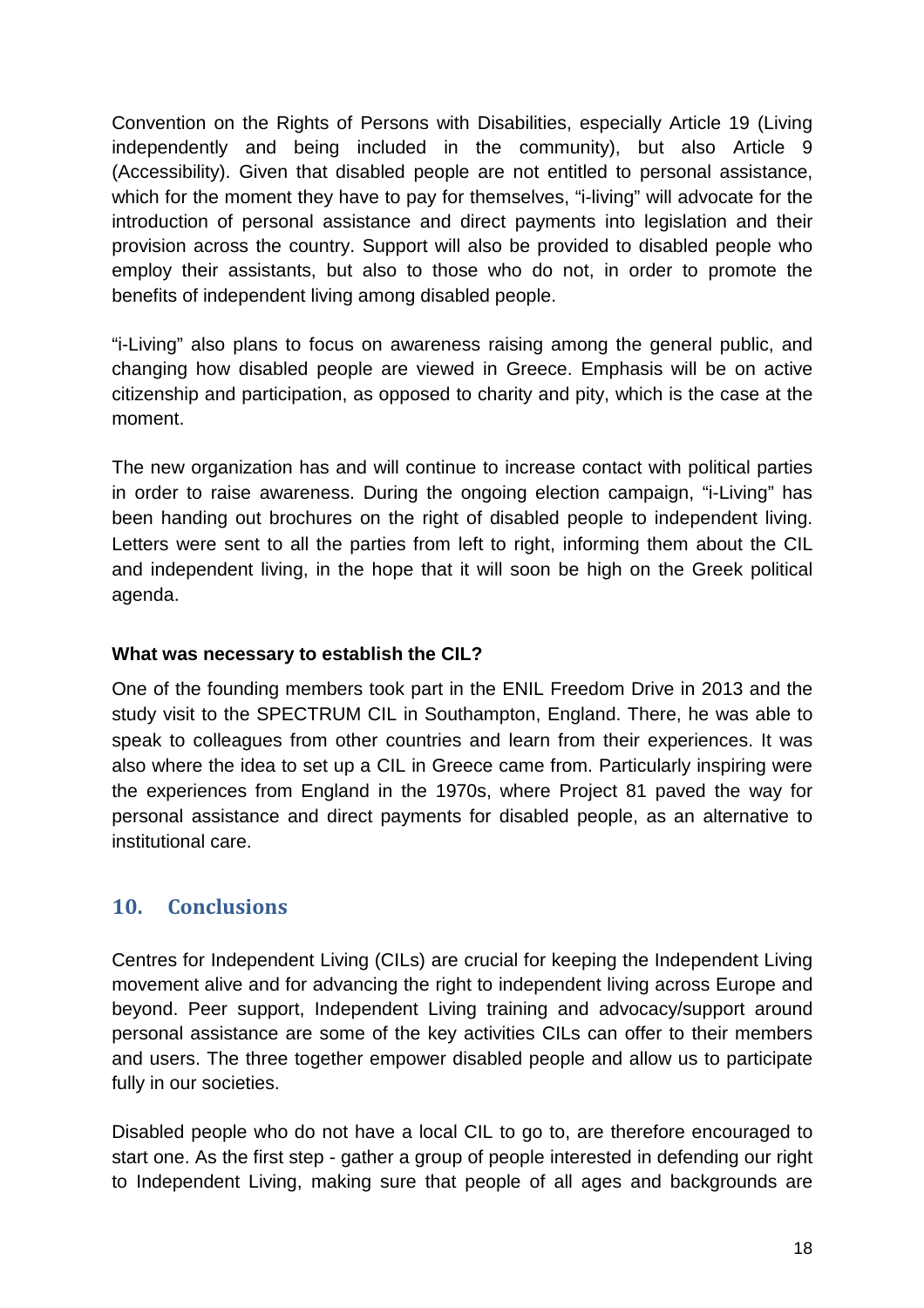welcome. It is especially important to involve young people, to ensure that the issues of relevance to them are reflected in the CIL's activities and that the CIL has a future.

Access to employment is also key, if disabled people are to play an active role in society. In the process, a number of barriers have to be challenged: lack of accessibility, employers' prejudice, need for reasonable accommodation, disempowered job seekers, portability of independent living support within the EU and many more. Given the EU's drive for more and better jobs, and targets for increasing the number of people in employment, it would be important for the European Social Fund (ESF) in particular to support the work of CILs on facilitating the employment of disabled people.

As a European organisation bringing together a number of CILs from different countries, ENIL will continue to facilitate exchange of information and skills among those involved in running CILs and those interested in establishing one. There are still many countries without CILs, or other types of independent living organisations, therefore encouraging and supporting their establishment and work will continue to be our priority.

*For further information about the work of CILs, and to share your experiences or questions with other organisations from the Independent Living movement, please email secretariat@enil.eu.*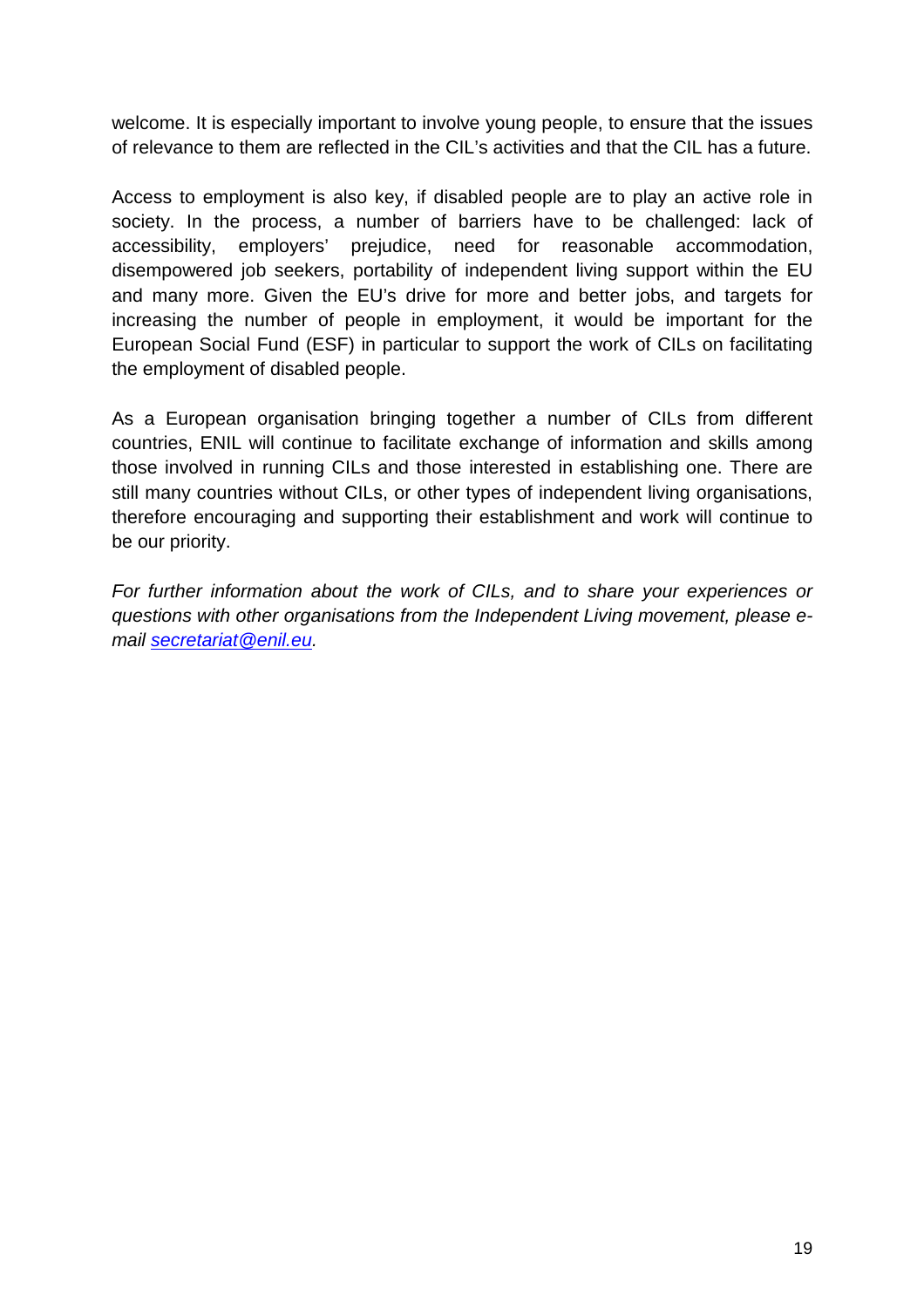#### **Annex 1: Survey on the Centers for Independent Living in Europe**

**The aim of this survey by the European Network on Independent Living is to gather information on the role of Centers for Independent Living (CIL) in facilitating access to employment of disabled people and in facilitating deinstitutionalisation throughout Europe. This survey also aims to review the benefits of establishing a CIL and to review the methods used by CILs, such as the provision of peer support, to build capacity among disabled people in Europe.**

**The results of the survey will be compiled and attached to a Toolkit on establishing and running a CIL, aimed at disabled people across Europe. The Toolkit and the survey will be available for free on the ENIL website.**

**Please complete this table:**

| Question                                              | <b>Answer</b> |
|-------------------------------------------------------|---------------|
| Name of Center for Independent Living                 |               |
| Address                                               |               |
| Number of Members                                     |               |
| Is your organisation controlled by<br>disabled people |               |

#### **Please answer the following questions about your Center for Independent Living (CIL):**

- 1. How do you define a CIL (if you have a definition)?
- 2. Does your organisation have a programme to assist and support disabled people to access employment in the open labour market? If yes, please provide examples.
- 3. Does your organisation provide peer support? If so, could you please explain (formal/non-formal)
- 4. Does your organisation run any other programmes to promote Independent Living and community-based services for disabled people currently in institutional care or at risk of institutionalisation? If yes, please explain.
- 5. Does your organisation run any youth programme to build the capacity of young disabled people to become more active in the community?
- 6. Are there any other activities/programmes which you carry out?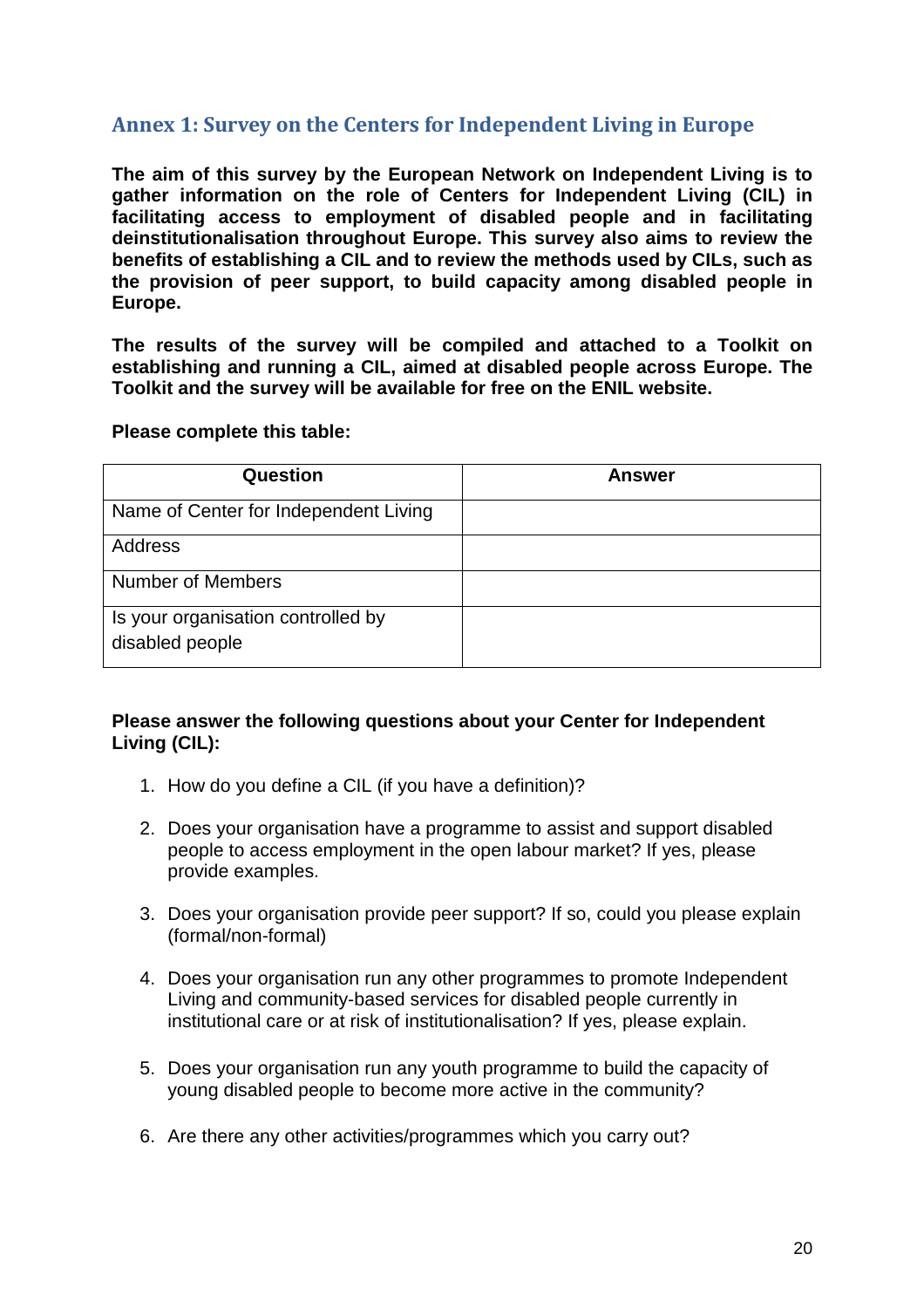- 7. Do you work with any particular group of disabled people, such as people with intellectual disabilities, or is your work cross-disability?
- 8. Are your activities carried out at a local, regional or national level? Please explain.
- 9. How is your work funded?

#### **Please also share your views on some or all the following questions (optional):**

- 1. What do you think is the key role of a CIL?
- 2. How do you think CILs could better facilitate the employment of disabled people?
- 3. What do you think are the benefits of providing peer support to disabled people in local communities?
- 4. What role do you think CILs play in the deinstitutionalisation process? (local/national level)
- 5. What do you think are the essential steps to establishing a CIL?
- 6. How can ENIL better promote or support the work of the CILs?

**Thank you for answering the questionnaire! Please return it to Vanessa Scanlon at vanessa.scanlon@enil.eu by 12 September 2014.**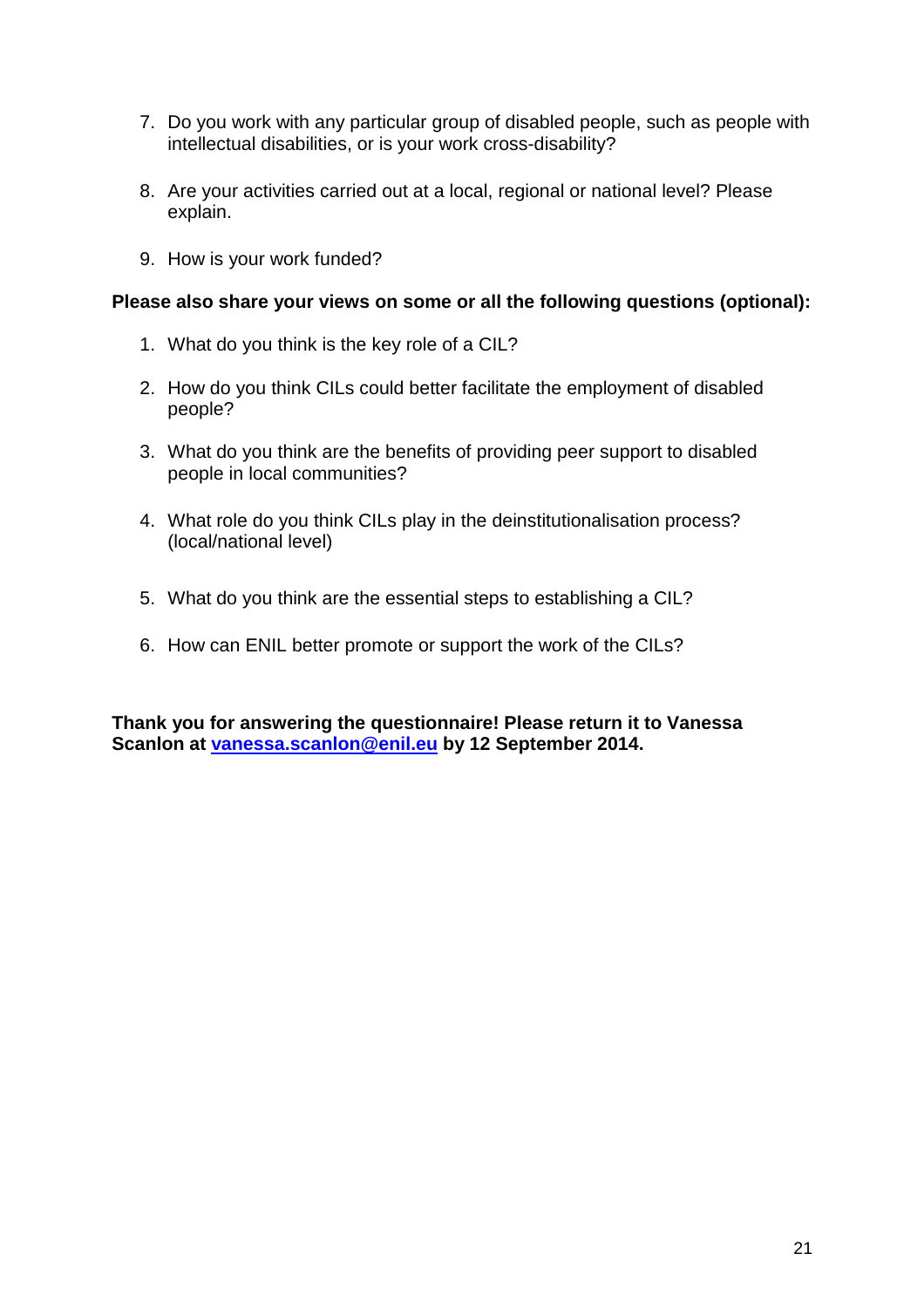# **Annex 2: List of survey respondents**

| <b>Organisation</b>                                                                                  | <b>Contact person</b> | <b>Website</b>                                  |
|------------------------------------------------------------------------------------------------------|-----------------------|-------------------------------------------------|
| Onafhankelijk Leven<br><b>VZW</b>                                                                    | Peter Lambreghts      | http://www.onafhankelijkleven.be                |
| CHA - Vie Autonome<br>France                                                                         | Jean-Pierre Ringler   | http://coordination-handicap-<br>autonomie.com/ |
| La Sfida Cooperative<br>Sociale Onlus                                                                | Info@lasfida.org      | http://www.lasfida.org/                         |
| Berliner Zentrum für<br>Selbstbestimmtes<br>Leben e. V. (Berlin<br>Centre for Independent<br>Living) | beratung@bzsl.de      | http://www.bzsl.de/startseite.html              |
| Independent Living<br>Institutet                                                                     | <b>Adolf Ratzka</b>   | http://www.independentliving.org                |
| Zentrum für<br>Selbstbestimmtes<br>Leben Behinderter e.V.<br>Erlangen                                | <b>Dinah Radtke</b>   | http://www.zsl-erlangen.de                      |
| Oficina de Vida<br>Independiente (OVI-<br>Madrid)                                                    | Javier Arroyo         | http://www.federacionvi.org/                    |
| Centre for Independent<br>Living Sofia                                                               | Kapka Panayotova      | http://www.cil.bg                               |
| YHD - Association for<br>Theory and Culture of<br>Handicap                                           | <b>Elena Pecaric</b>  | http://www.yhd-drustvo.si/                      |